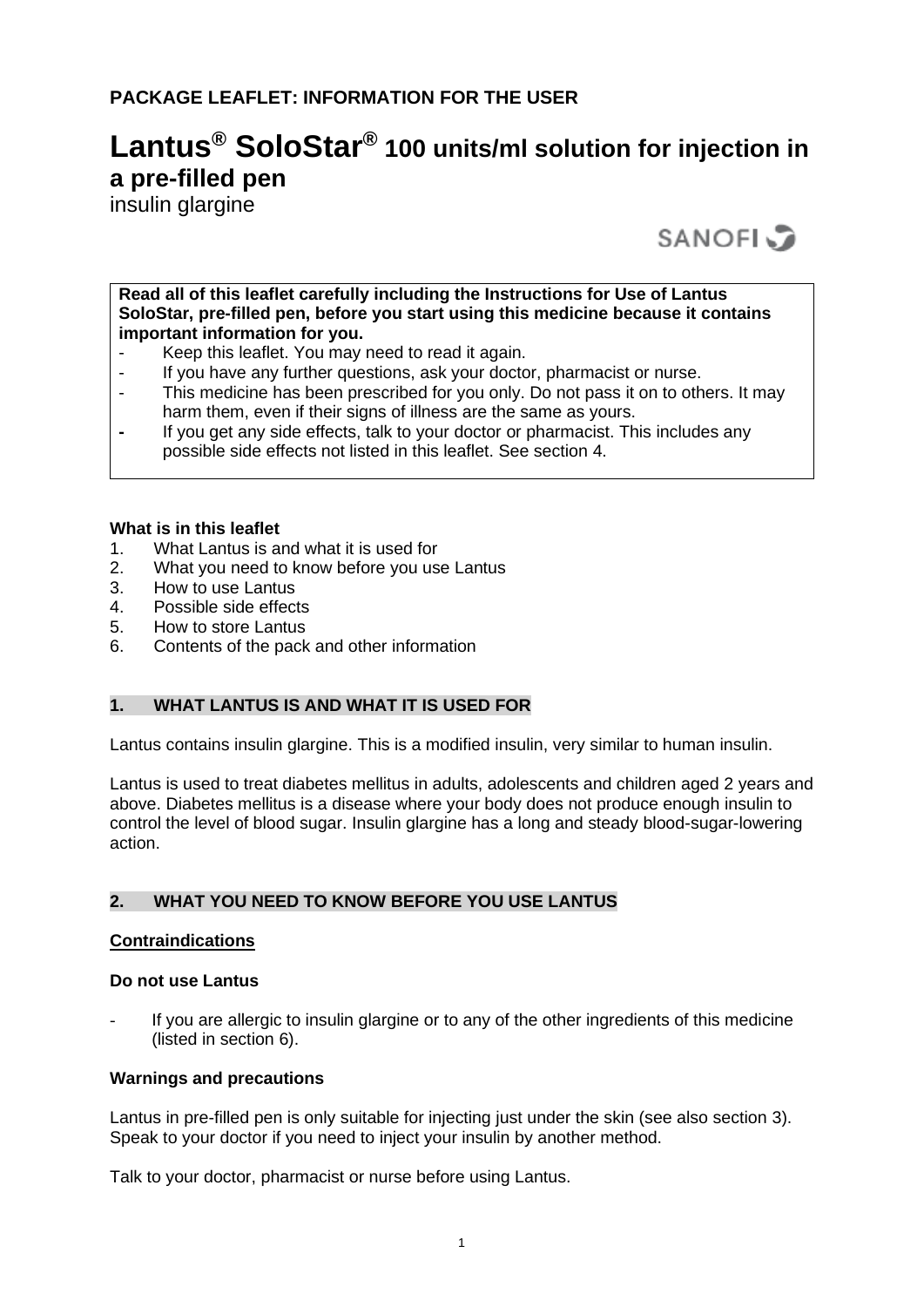Follow closely the instructions for posology, monitoring (blood and urine tests), diet and physical activity (physical work and exercise), injection technique as discussed with your doctor.

If your blood sugar is too low (hypoglycaemia), follow the guidance for hypoglycaemia (see box at the end of this leaflet).

Skin changes at the injection site

The injection site should be rotated to prevent skin changes such as lumps under the skin. The insulin may not work very well if you inject into a lumpy area (see How to use Lantus). Contact your doctor if you are currently injecting into a lumpy area before you start injecting in a different area. Your doctor may tell you to check your blood sugar more closely, and to adjust your insulin or your other antidiabetic medications dose.

#### **Travel**

Before travelling consult your doctor. You may need to talk about

- the availability of your insulin in the country you are visiting,
- supplies of insulin, needles etc.,
- correct storage of your insulin while travelling,
- timing of meals and insulin administration while travelling,
- the possible effects of changing to different time zones,
- possible new health risks in the countries to be visited,
- what you should do in emergency situations when you feel unwell or become ill.

#### Illnesses and injuries

In the following situations, the management of your diabetes may require a lot of care (for example, adjustment to insulin dose, blood and urine tests):

- If you are ill or have a major injury then your blood sugar level may increase (hyperglycaemia).
- If you are not eating enough your blood sugar level may become too low (hypoglycaemia).

In most cases you will need a doctor. **Make sure that you contact a doctor early.**

If you have type 1 diabetes (insulin dependent diabetes mellitus), do not stop your insulin and continue to get enough carbohydrates. Always tell people who are caring for you or treating you that you require insulin.

Insulin treatment can cause the body to produce antibodies to insulin (substances that act against insulin). However, only very rarely, this will require a change to your insulin dose.

Some patients with long-standing type 2 diabetes mellitus and heart disease or previous stroke who were treated with pioglitazone (oral anti-diabetic medicine used to treat type 2 diabetes mellitus) and insulin experienced the development of heart failure. Inform your doctor as soon as possible if you experience signs of heart failure such as unusual shortness of breath or rapid increase in weight or localised swelling (oedema).

#### **Children**

There is no experience with the use of Lantus in children below the age of 2 years.

#### **Other medicines and Lantus**

Some medicines cause changes in the blood sugar level (decrease, increase or both depending on the situation). In each case, it may be necessary to adjust your insulin dose to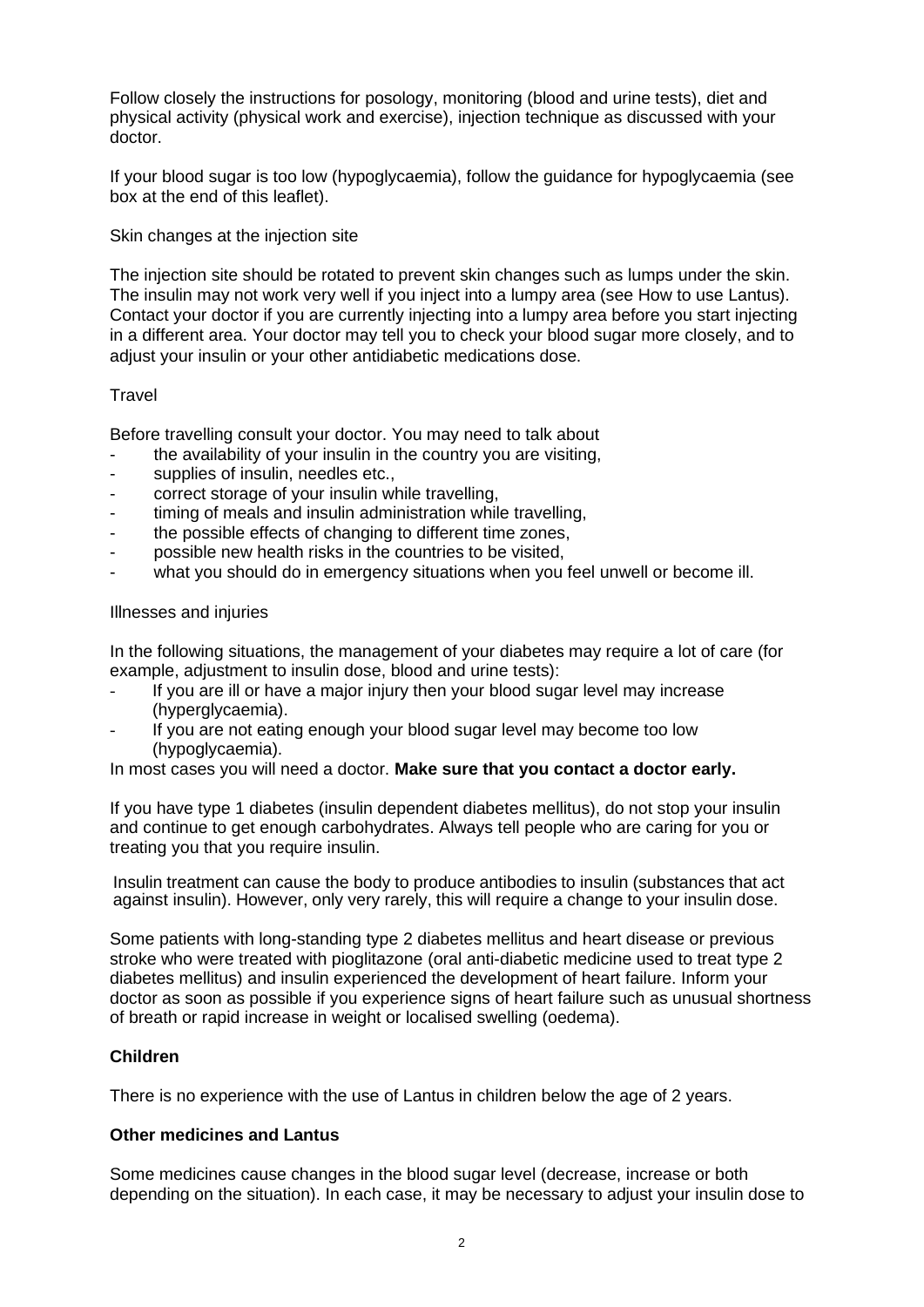avoid blood sugar levels that are either too low or too high. Be careful when you start or stop taking another medicine.

Tell your doctor or pharmacist if you are taking, have recently taken or might take any other medicines. Before taking a medicine ask your doctor if it can affect your blood sugar level and what action, if any, you need to take.

#### **Medicines that may cause your blood sugar level to fall (hypoglycaemia) include:**

- all other medicines to treat diabetes,
- angiotensin converting enzyme (ACE) inhibitors (used to treat certain heart conditions or high blood pressure),
- disopyramide (used to treat certain heart conditions),
- fluoxetine (used to treat depression),
- fibrates (used to lower high levels of blood lipids),
- monoamine oxidase (MAO) inhibitors (used to treat depression),
- pentoxifylline, propoxyphene, salicylates (such as acetylsalicylic acid, used to relieve pain and lower fever),
- sulfonamide antibiotics.

#### **Medicines that may cause your blood sugar level to rise (hyperglycaemia) include:**

- corticosteroids (such as "cortisone" used to treat inflammation),
- danazol (medicine acting on ovulation),
- diazoxide (used to treat high blood pressure),
- diuretics (used to treat high blood pressure or excessive fluid retention),
- glucagon (pancreas hormone used to treat severe hypoglycaemia),
- isoniazid (used to treat tuberculosis).
- oestrogens and progestogens (such as in the contraceptive pill used for birth control),
- phenothiazine derivatives (used to treat psychiatric disorders),
- somatropin (growth hormone),
- sympathomimetic medicines (such as epinephrine [adrenaline], salbutamol, terbutaline used to treat asthma),
- thyroid hormones (used to treat thyroid gland disorders),
- atypical antipsychotic medicines (such as clozapine, olanzapine),
- protease inhibitors (used to treat HIV).

#### **Your blood sugar level may either rise or fall if you take:**

- beta-blockers (used to treat high blood pressure),
- clonidine (used to treat high blood pressure),
- lithium salts (used to treat psychiatric disorders).

Pentamidine (used to treat some infections caused by parasites) may cause hypoglycaemia which may sometimes be followed by hyperglycaemia.

Beta-blockers like other sympatholytic medicines (such as clonidine, guanethidine, and reserpine) may weaken or suppress entirely the first warning symptoms which help you to recognise a hypoglycaemia.

If you are not sure whether you are taking one of those medicines ask your doctor or pharmacist.

#### **Lantus with alcohol**

Your blood sugar levels may either rise or fall if you drink alcohol.

#### **Pregnancy and breast-feeding**

Ask your doctor or pharmacist for advice before taking any medicine.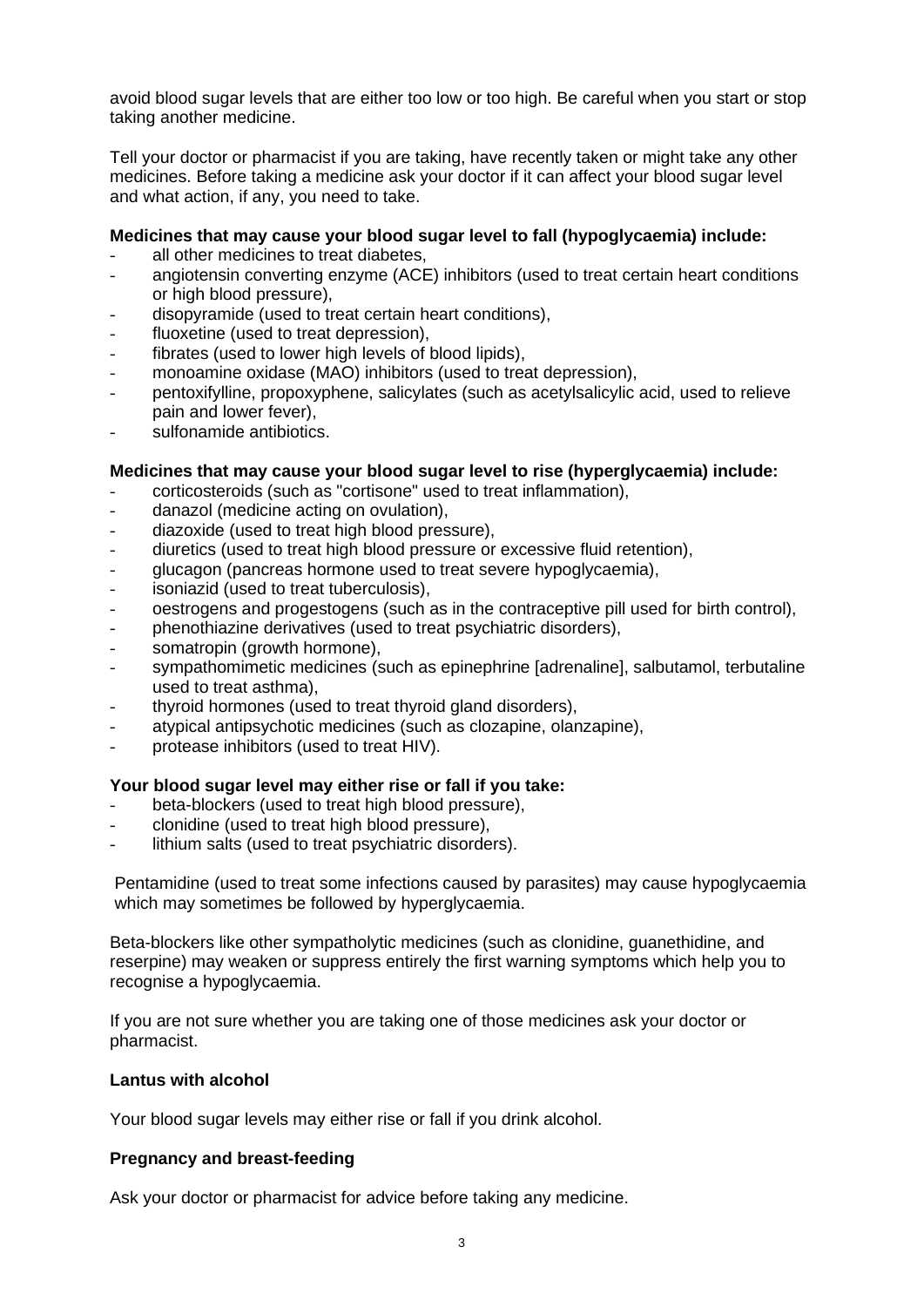Inform your doctor if you are planning to become pregnant, or if you are already pregnant. Your insulin dose may need to be changed during pregnancy and after giving birth. Particularly careful control of your diabetes, and prevention of hypoglycaemia, is important for the health of your baby.

If you are breast-feeding consult your doctor as you may require adjustments in your insulin doses and your diet.

## **Driving and using machines**

Your ability to concentrate or react may be reduced if:

- you have hypoglycaemia (low blood sugar levels),
- you havehyperglycaemia (high blood sugar levels),
- you have problems with your sight.

Keep this possible problem in mind in all situations where you might put yourself and others at risk (such as driving a car or using machines). You should contact your doctor for advice on driving if:

- you have frequent episodes of hypoglycaemia,
- the first warning symptoms which help you to recognise hypoglycaemia are reduced or absent.

#### **Important information about some of the ingredients of Lantus**

This medicine contains less than 1 mmol (23 mg) sodium per dose, i.e. it is essentially 'sodium-free'.

#### **3. HOW TO USE LANTUS**

Always use this medicine exactly as your doctor has told you. Check with your doctor or pharmacist if you are not sure.

Although Lantus contains the same active substance as Toujeo (insulin glargine 300 units/ml), these medicines are not interchangeable. The switch from one insulin therapy to another requires medical prescription, medical supervision and blood glucose monitoring. Please, consult your doctor for further information.

#### **Dose**

Based on your life-style and the results of your blood sugar (glucose) tests and your previous insulin usage, your doctor will

- determine how much Lantus per day you will need and at what time.
- tell you when to check your blood sugar level, and whether you need to carry out urine tests,
- tell you when you may need to inject a higher or lower dose of Lantus.

Lantus is a long-acting insulin. Your doctor may tell you to use it in combination with a shortacting insulin or with tablets used to treat high blood sugar levels.

Many factors may influence your blood sugar level. You should know these factors so that you are able to react correctly to changes in your blood sugar level and to prevent it from becoming too high or too low. See the box at the end of this leaflet for further information.

#### **Use in children and adolescents**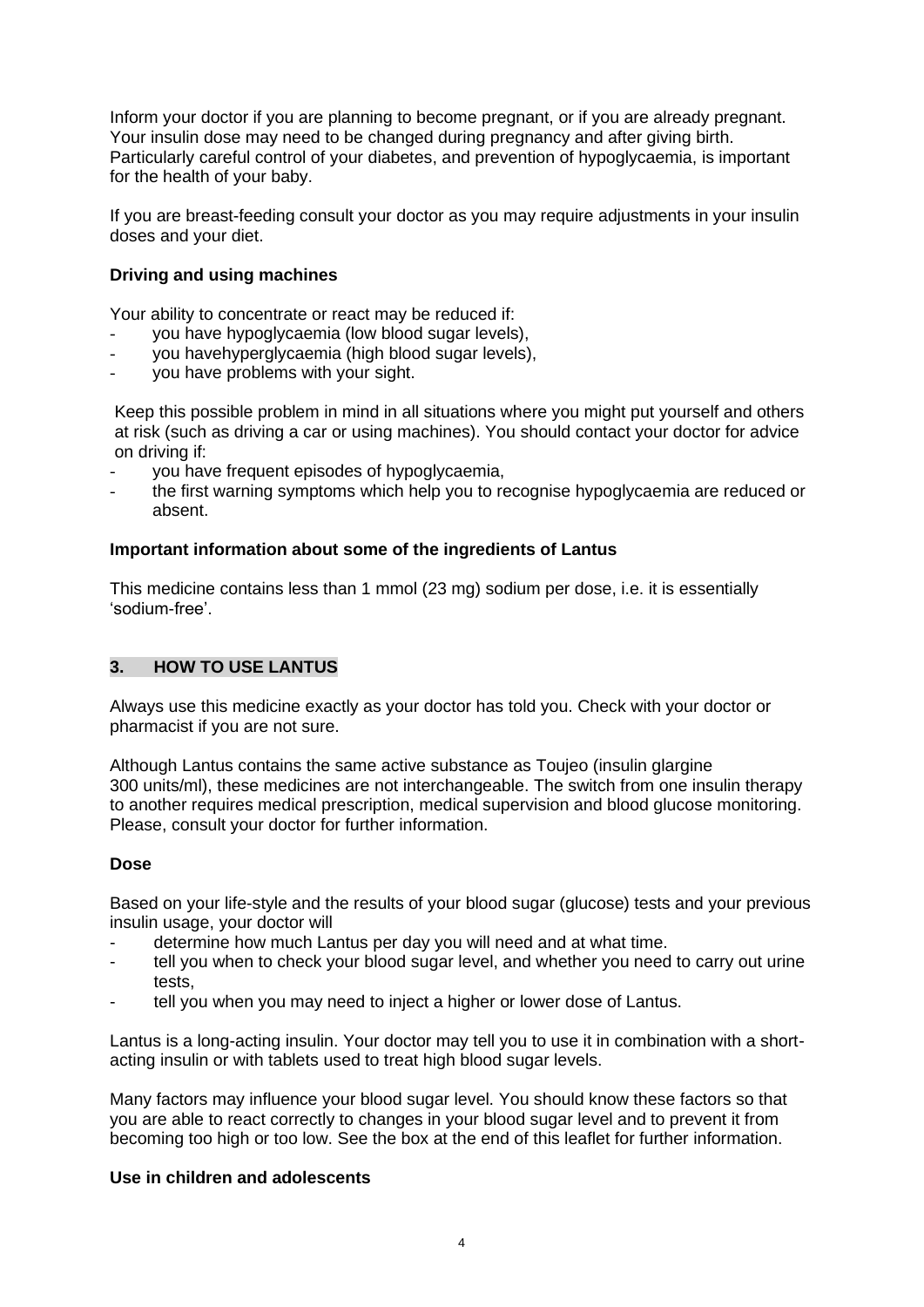Lantus can be used in adolescents and children aged 2 years and above. Use this medicine exactly as your doctor has told you.

#### **Frequency of administration**

You need one injection of Lantus every day, at the same time of the day.

## **Method of administration**

Lantus is injected under the skin. Do NOT inject Lantus in a vein, since this will change its action and may cause hypoglycaemia.

Your doctor will show you in which area of the skin you should inject Lantus. With each injection, change the puncture site within the particular area of skin that you are using.

## **How to handle SoloStar**

SoloStar is a pre-filled disposable pen containing insulin glargine. Lantus in pre-filled pen is only suitable for injecting just under the skin. Speak to your doctor if you need to inject your insulin by another method.

#### **Read carefully the "SoloStar Instructions for Use" included in this package leaflet. You must use the pen as described in these Instructions for Use.**

A new needle must be attached before each use. Only use needles that are compatible for use with SoloStar (see "SoloStar Instructions for Use"). A safety test must be performed before each injection.

Look at the cartridge before you use the pen. Do not use SoloStar if you notice particles in it. Only use SoloStar if the solution is clear, colourless and waterlike. Do not shake or mix it before use.

To prevent the possible transmission of disease, never share your pen with anyone else. This pen is only for your use.

Make sure that neither alcohol nor other disinfectants or other substances contaminate the insulin.

Always use a new pen if you notice that your blood sugar control is unexpectedly getting worse. If you think you may have a problem with SoloStar, consult your doctor, pharmacist or nurse.

Empty pens must not be re-filled and must be properly discarded.

Do not use SoloStar if it is damaged or not working properly, it has to be discarded and a new SoloStar has to be used.

#### **Insulin mix-ups**

You must always check the insulin label before each injection to avoid mix-ups between Lantus and other insulins.

## **If you use more Lantus than you should**

If you have injected too much Lantus, your blood sugar level may become too low (hypoglycaemia). Check your blood sugar frequently. In general, to prevent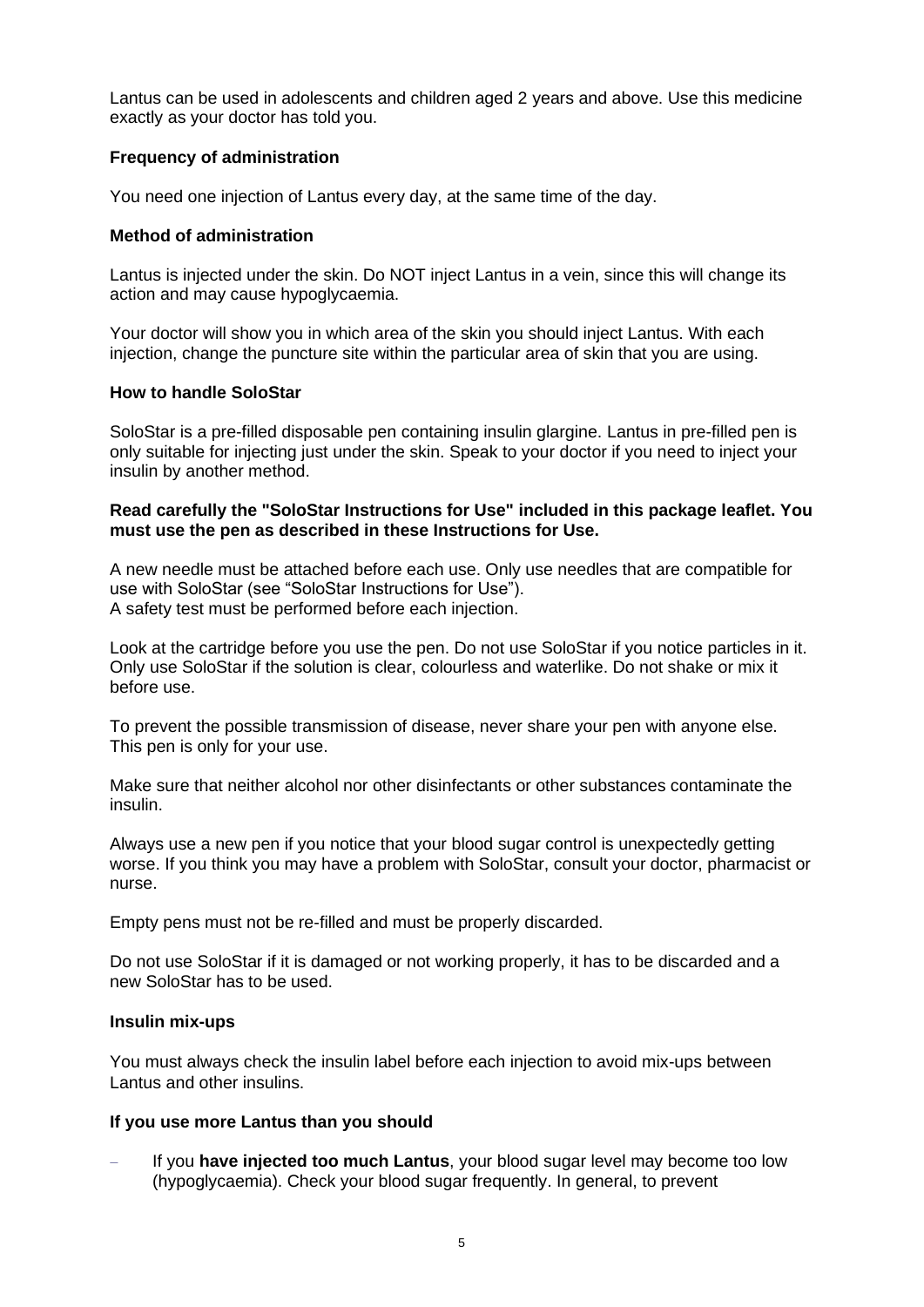hypoglycaemia you must eat more food and monitor your blood sugar. For information on the treatment of hypoglycaemia, see box at the end of this leaflet.

## **If you forget to use Lantus**

- − If you **have missed a dose of Lantus** or if you **have not injected enough insulin**, your blood sugar level may become too high (hyperglycaemia). Check your blood sugar frequently. For information on the treatment of hyperglycaemia, see box at the end of this leaflet.
- Do not take a double dose to make up for a forgotten dose.

## **If you stop using Lantus**

This could lead to severe hyperglycaemia (very high blood sugar) and ketoacidosis (build-up of acid in the blood because the body is breaking down fat instead of sugar). Do not stop Lantus without speaking to a doctor, who will tell you what needs to be done.

If you have any further questions on the use of this medicine, ask your doctor, pharmacist or nurse.

## **4. POSSIBLE SIDE EFFECTS**

Like all medicines, this medicine can cause side effects, although not everybody gets them.

**If you notice signs of you blood sugar being too low (hypoglycaemia),** take action to increase your blood sugar level straight away (see the box at the end of this leaflet). Hypoglycaemia (low blood sugar) can be very serious and is very common with insulin treatment (may affect more than 1 in 10 people). Low blood sugar means that there is not enough sugar in your blood. If your blood sugar level falls too low, you may pass out (become unconscious). Serious hypoglycaemia may cause brain damage and may be life-threatening. For more information, see the box at the end of this leaflet.

**Severe allergic reactions** (rare, may affect up to 1 in 1,000 people) – the signs may include large-scale skin reactions (rash and itching all over the body), severe swelling of skin or mucous membranes (angiooedema), shortness of breath, a fall in blood pressure with rapid heart beat and sweating.Severe allergic reactions to insulins may become life-threatening. Tell a doctor straight away if you notice signs of severe allergic reaction.

#### • **Skin changes at the injection site:**

If you inject insulin too often at the same place, the skin may either shrink (lipoatrophy) (*may affect up to 1 in 100 people*) or thicken (lipohypertrophy) (*may affect up to 1 in 10 people*). Lumps under the skin may also be caused by build-up of a protein called amyloid (cutaneous amyloidosis; how often this occurs is not known). The insulin may not work very well if you inject into a lumpy area. Change the injection site with each injection to help prevent these skin changes.

**Common reported side effects** (may affect up to 1 in 10 people)

#### • **Skin and allergic reactions at the injection site**

The signs may include reddening, unusually intense pain when injecting, itching, hives, swelling or inflammation. This can spread around the injection site. Most minor reactions to insulins usually disappear in a few days to a few weeks.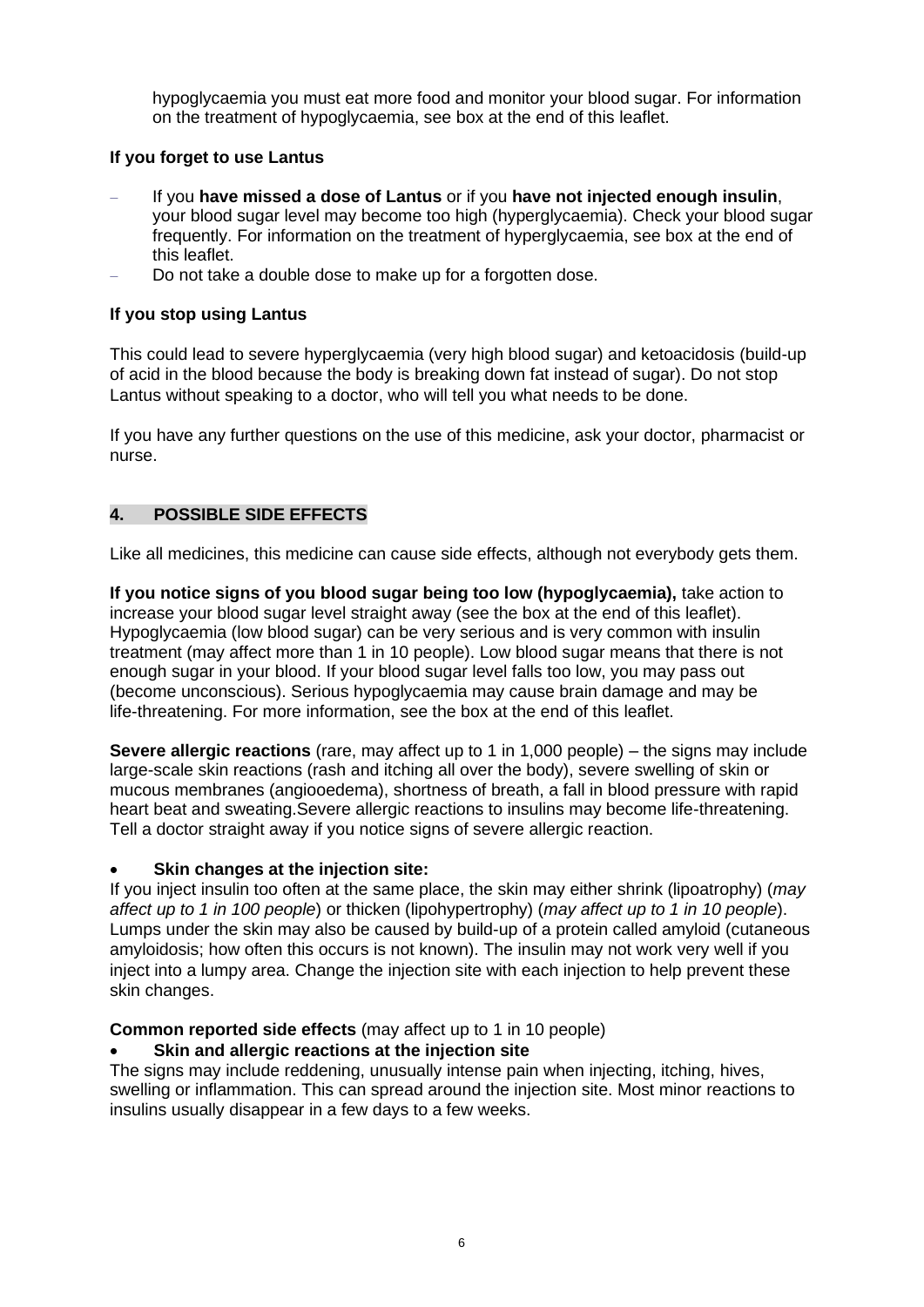## **Rare reported side effect** (may affect up to 1 in 1,000 people)

#### • **Eye reactions**

A marked change (improvement or worsening) in your blood sugar control can disturb your vision temporarily. If you have proliferative retinopathy (an eye disease related to diabetes) severe hypoglycaemic attacks may cause temporary loss of vision.

### • **General disorders**

In rare cases, insulin treatment may also cause temporary build-up of water in the body, with swelling in the calves and ankles.

#### **Very rare reported side-effects** (may affect up to 1 in 10,000 people)

In very rare cases, dysgeusia (taste disorders) and myalgia (muscular pain) can occur.

#### **Use in children and adolescents**

In general, the side effects in children and adolescents of 18 years of age or less are similar to those seen in adults.

Complaints of injection site reactions (injection site reaction, injection site pain) and skin reactions (rash, urticaria) are reported relatively more frequently in children and adolescents of 18 years of age or less than in adults.

There is no experience in children under 2 years.

#### **Reporting of side effects**

If you get any side effects, talk to your doctor or pharmacist. This includes any possible side effects not listed in this leaflet

By reporting side effects you can help provide more information on the safety of this medicine.

#### **5. HOW TO STORE LANTUS**

Keep this medicine out of the sight and reach of children.

Do not use this medicine after the expiry date which is stated on the carton and on the label of the pen after "EXP". The expiry date refers to the last day of that month.

Not in-use pens

Store in a refrigerator (2°C-8°C). Do not freeze or place next to the freezer compartment or a freezer pack.

Keep the pre-filled pen in the outer carton in order to protect from light.

#### In use pens

Pre-filled pens in use or carried as a spare may be stored for a maximum of 4 weeks not above 30°C and away from direct heat or direct light.The pen in use must not be stored in the refrigerator Do not use it after this time period.

Do not throw away any medicines via wastewater or household waste. Ask your pharmacist how to throw away medicines you no longer use. These measures will help protect the environment.

#### **6. CONTENTS OF THE PACK AND OTHER INFORMATION**

#### **What Lantus contains**

The active substance is insulin glargine. Each ml of the solution contains 100 units of insulin glargine (equivalent to 3.64 mg).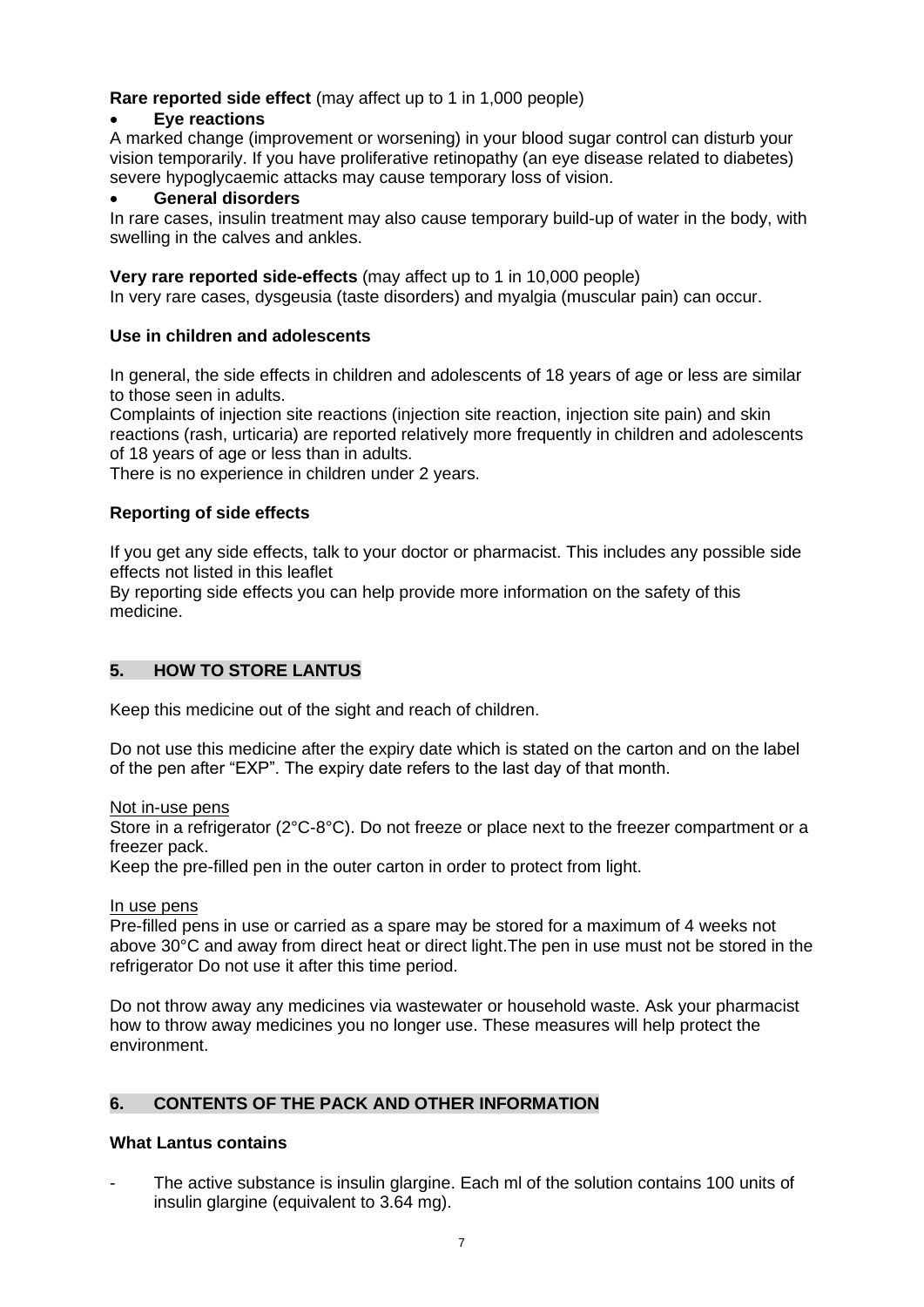- The other ingredients are: zinc chloride, metacresol, glycerol, sodium hydroxide (see section 2 "Important information about some of the ingredients of Lantus) and hydrochloric acid (for pH adjustment) and water for injections.

#### **What Lantus looks like and contents of the pack**

Lantus SoloStar 100 units/ml solution for injection in a pre-filled pen is a clear and colourless solution. Each pen contains 3 ml of solution for injection (equivalent to 300 units). Pack sizes of 1, 3, 4, 5, 6, 8, 9 and 10 pre-filled pens. Not all pack sizes may be marketed.

#### **Marketing Authorisation Holder and Manufacturer**

Sanofi-Aventis Deutschland GmbH D-65926 Frankfurt am Main Germany.

**This leaflet was last revised in August 2020.**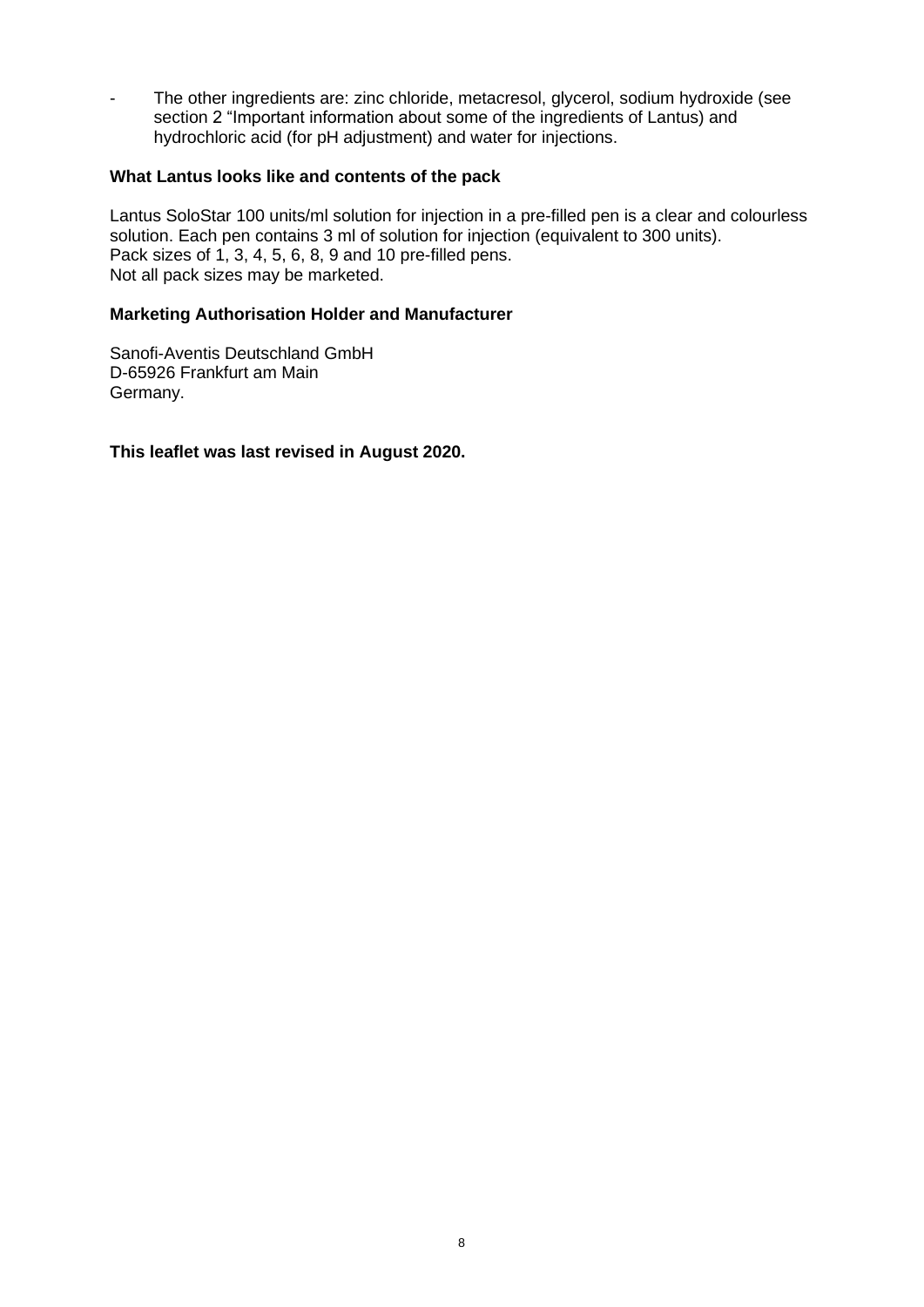## **HYPERGLYCAEMIA AND HYPOGLYCAEMIA**

Always carry some sugar (at least 20 grams) with you. Carry some information with you to show you are diabetic.

## **HYPERGLYCAEMIA (high blood sugar levels)**

**If your blood sugar is too high (hyperglycaemia), you may not have injected enough insulin.**

## **Why does hyperglycaemia occur?**

Examples include:

- you have not injected your insulin or not injected enough, or if it has become less effective,for example through incorrect storage,
- your insulin pen does not work properly,
- you are doing less exercise than usual, you are under stress (emotional distress, excitement), or you have an injury, operation, infection or fever,
- you are taking or have taken certain other medicines (see section 2, "Other medicines and Lantus").

## **Warning symptoms of hyperglycaemia**

Thirst, increased need to urinate, tiredness, dry skin, reddening of the face, loss of appetite, low blood pressure, fast heart beat, and glucose and ketone bodies in urine . Stomach pain, fast and deep breathing, sleepiness or even loss of consciousness may be signs of a serious condition (ketoacidosis) resulting from lack of insulin.

#### **What should you do if you experience hyperglycaemia?**

**Test your blood sugar level and your urine for ketones as soon as any of the above symptoms occur**. Severe hyperglycaemia or ketoacidosis must always be treated by a doctor, normally in a hospital.

## **HYPOGLYCAEMIA (low blood sugar levels)**

If your blood sugar level falls too much you may become unconscious. Serious hypoglycaemia may cause a heart attack or brain damage and may be life-threatening. You normally should be able to recognise when your blood sugar is falling too much so that you can take the right actions.

#### **Why does hypoglycaemia occur?**

Examples include:

- you inject too much insulin,
- you miss meals or delay them,
- you do not eat enough, or eat food containing less carbohydrate than normal (sugar and substances similar to sugar are called carbohydrates; however, artificial sweeteners are NOT carbohydrates),
- you lose carbohydrates due to vomiting or diarrhoea,
- you drink alcohol, particularly if you are not eating much,
- you are doing more exercise than usual or a different type of physical activity,
- you are recovering from an injury or operation or other stress,
- you are recovering from an illness or from fever,
- you are taking or have stopped taking certain other medicines (see section 2, "Other medicines and Lantus").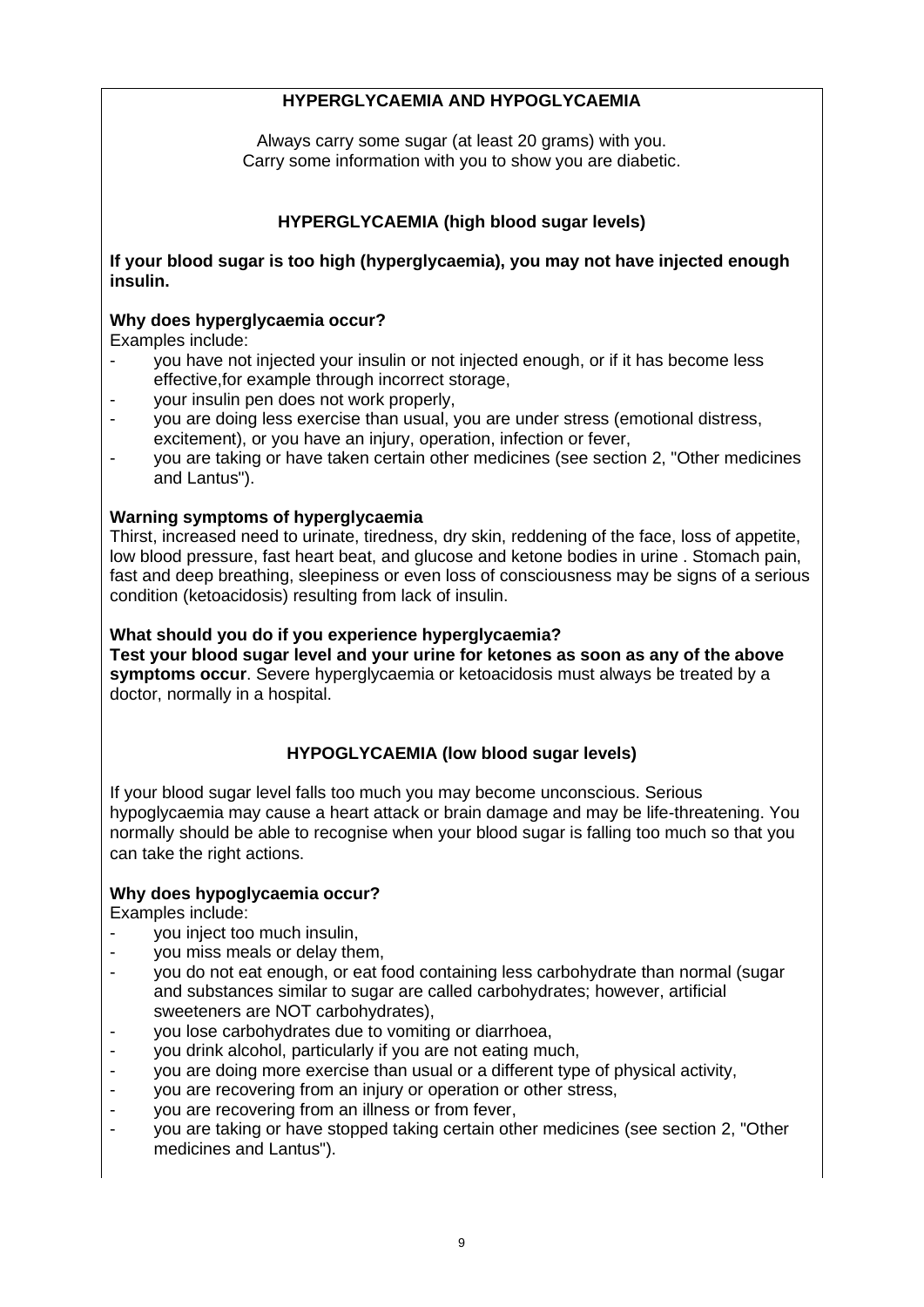## **Hypoglycaemia is also more likely to occur if**

- you have just begun insulin treatment or changed to another insulin preparation (when changing from your previous basal insulin to Lantus hypoglycaemia, if it occurs, may be more likely to occur in the morning than at night),
- your blood sugar levels are almost normal or are unstable,
- you change the area of skin where you inject insulin (for example from the thigh to the upper arm),
- you suffer from severe kidney or liver disease, or some other disease such as hypothyroidism.

## **Warning symptoms of hypoglycaemia**

### - In your body

Examples of symptoms that tell you that your blood sugar level is falling too much or too fast: sweating, clammy skin, anxiety, fast heart beat, high blood pressure, palpitations and irregular heartbeat. These symptoms often develop before the symptoms of a low sugar level in the brain.

## - In your brain

Examples of symptoms that indicate a low sugar level in the brain: headaches, intense hunger, nausea, vomiting, tiredness, sleepiness, sleep disturbances, restlessness, aggressive behaviour, lapses in concentration, impaired reactions, depression, confusion, speech disturbances (sometimes total loss of speech), visual disorders, trembling, paralysis, tingling sensations (paraesthesia), numbness and tingling sensations in the area of the mouth, dizziness, loss of self-control, inability to look after yourself, convulsions, loss of consciousness.

The first symptoms which alert you to hypoglycaemia ("warning symptoms") may change, be weaker or may be missing altogether if

- you are elderly, if you have had diabetes for a long time or if you suffer from a certain type of nervous disease (diabetic autonomic neuropathy),
- you have recently suffered hypoglycaemia (for example the day before) or if it develops slowly,
- you have almost normal or, at least, greatly improved blood sugar levels,
- you have recently changed from an animal insulin to a human insulin such as Lantus,
- you are taking or have taken certain other medicines (see section 2, "Other medicines and Lantus").

In such a case, you may develop severe hypoglycaemia (and even faint) before you are aware of the problem. Be familiar with your warning symptoms. If necessary, more frequent blood sugar testing can help to identify mild hypoglycaemic episodes that may otherwise be overlooked. If you are not confident about recognising your warning symptoms, avoid situations (such as driving a car) in which you or others would be put at risk by hypoglycaemia.

## **What should you do if you experience hypoglycaemia?**

- 1. Do not inject insulin. Immediately take about 10 to 20 g sugar, such as glucose, sugar cubes or a sugar-sweetened beverage. Caution: Artificial sweeteners and foods with artificial sweeteners (such as diet drinks) are of no help in treating hypoglycaemia.
- 2. Then eat something that has a long-acting effect in raising your blood sugar (such as bread or pasta). Your doctor or nurse should have discussed this with you previously. The recovery of hypoglycaemia may be delayed because Lantus has a long action.
- 3. If the hypoglycaemia comes back again take another 10 to 20 g sugar.
- 4. Speak to a doctor immediately if you are not able to control the hypoglycaemia or if it recurs.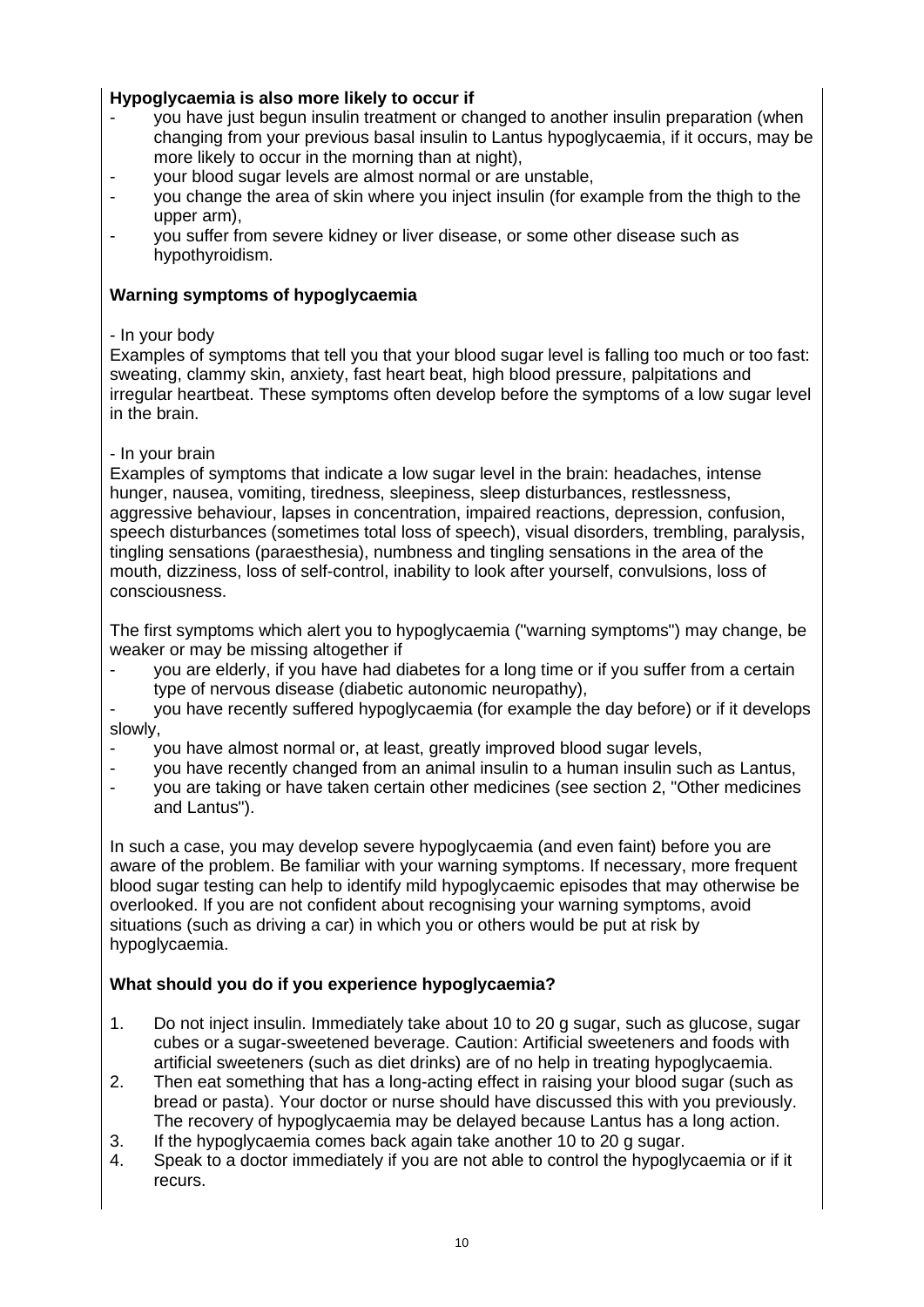Tell your relatives, friends and close colleagues the following:

If you are not able to swallow or if you are unconscious, you will require an injection of glucose or glucagon (a medicine which increases blood sugar). These injections are justified even if it is not certain that you have hypoglycaemia.

It is advisable to test your blood sugar immediately after taking glucose to check that you really have hypoglycaemia.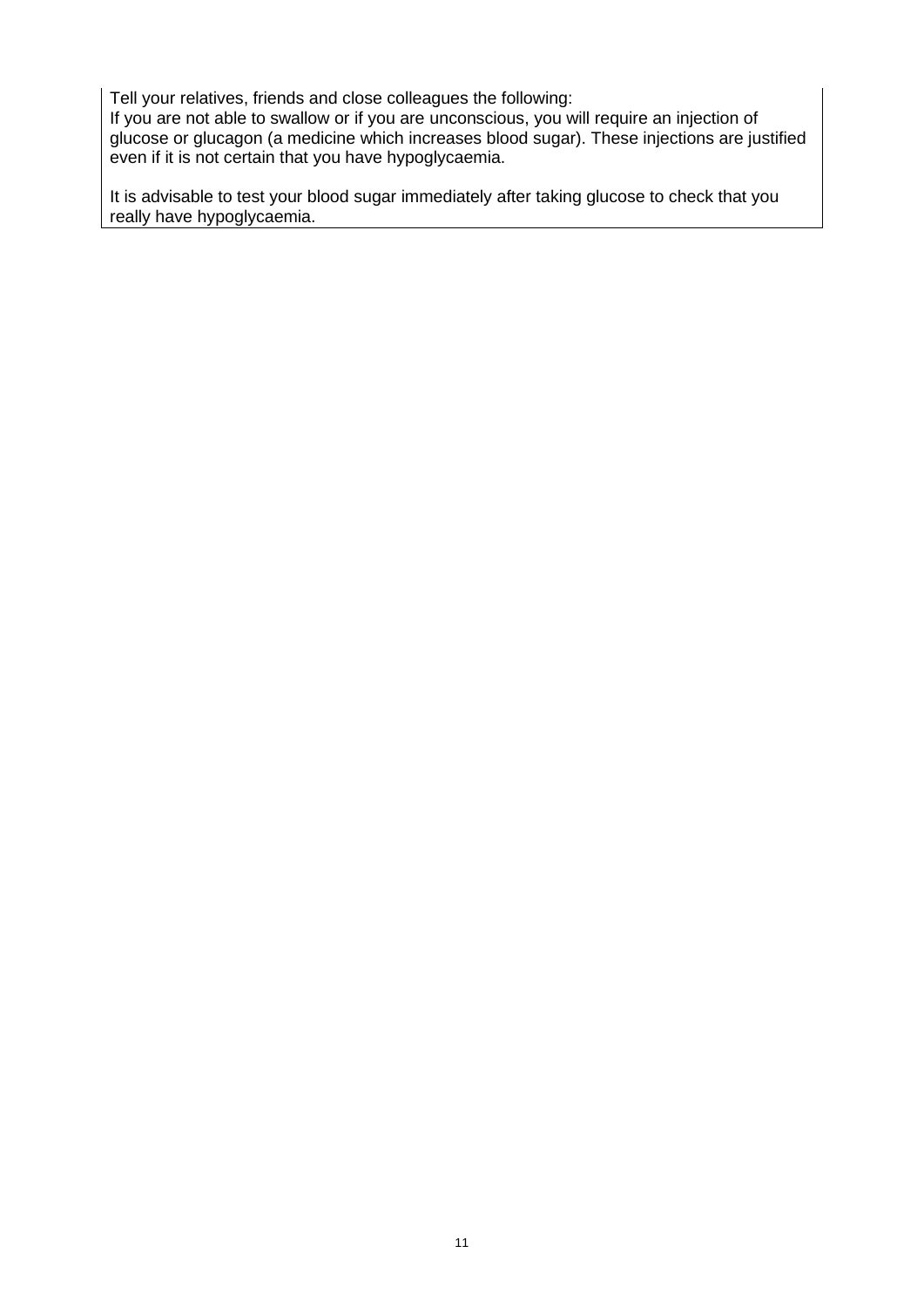## **Lantus SoloStar solution for injection in a pre-filled pen. INSTRUCTION FOR USE**

SoloStar is a pre-filled pen for the injection of insulin. Your doctor has decided that SoloStar is appropriate for you based on your ability to handle SoloStar. Talk with your doctor, pharmacist or nurse about proper injection technique before using SoloStar.

Read these instructions carefully before using your SoloStar. If you are not able to use SoloStar or follow all the instructions completely on your own, you must use SoloStar only if you have help from a person who is able to follow the instructions completely. Hold the pen as shown in this leaflet. To ensure that you read the dose correctly, hold the pen horizontally, with the needle on the left and the dosage selector to the right as shown in the illustrations below.

You can set doses from 1 to 80 units in steps of 1 unit. Each pen contains multiple doses.

#### Keep this leaflet for future reference.

If you have any questions about SoloStar or about diabetes, ask your doctor, pharmacist or nurse or call the local representative number on the front of this leaflet.



#### Schematic diagram of the pen

#### **Important information for use of SoloStar:**

- Always attach a new needle before each use. Only use needles that are compatible for use with SoloStar.
- Do not select a dose and/or press the injection button without a needle attached.
- Always perform the safety test before each injection (see Step 3).
- This pen is only for your use. Do not share it with anyone else.
- If your injection is given by another person, special caution must be taken by this person to avoid accidental needle injury and transmission of infection.
- Never use SoloStar if it is damaged or if you are not sure that it is working properly.
- Always have a spare SoloStar in case your SoloStar is lost or damaged.

#### **Step 1. Check the insulin**

- **A**. Check the label on your SoloStar to make sure you have the correct insulin. The Lantus Solostar is grey with a purple injection button.
- **B.** Take off the pen cap.
- **C.** Check the appearance of your insulin. Lantus is a clear insulin. Do not use this SoloStar if the insulin is cloudy, coloured or has particles.

#### **Step 2. Attach the needle**

Always use a new sterile needle for each injection. This helps prevent contamination, and potential needle blocks.

**A**. Remove the protective seal from a new needle.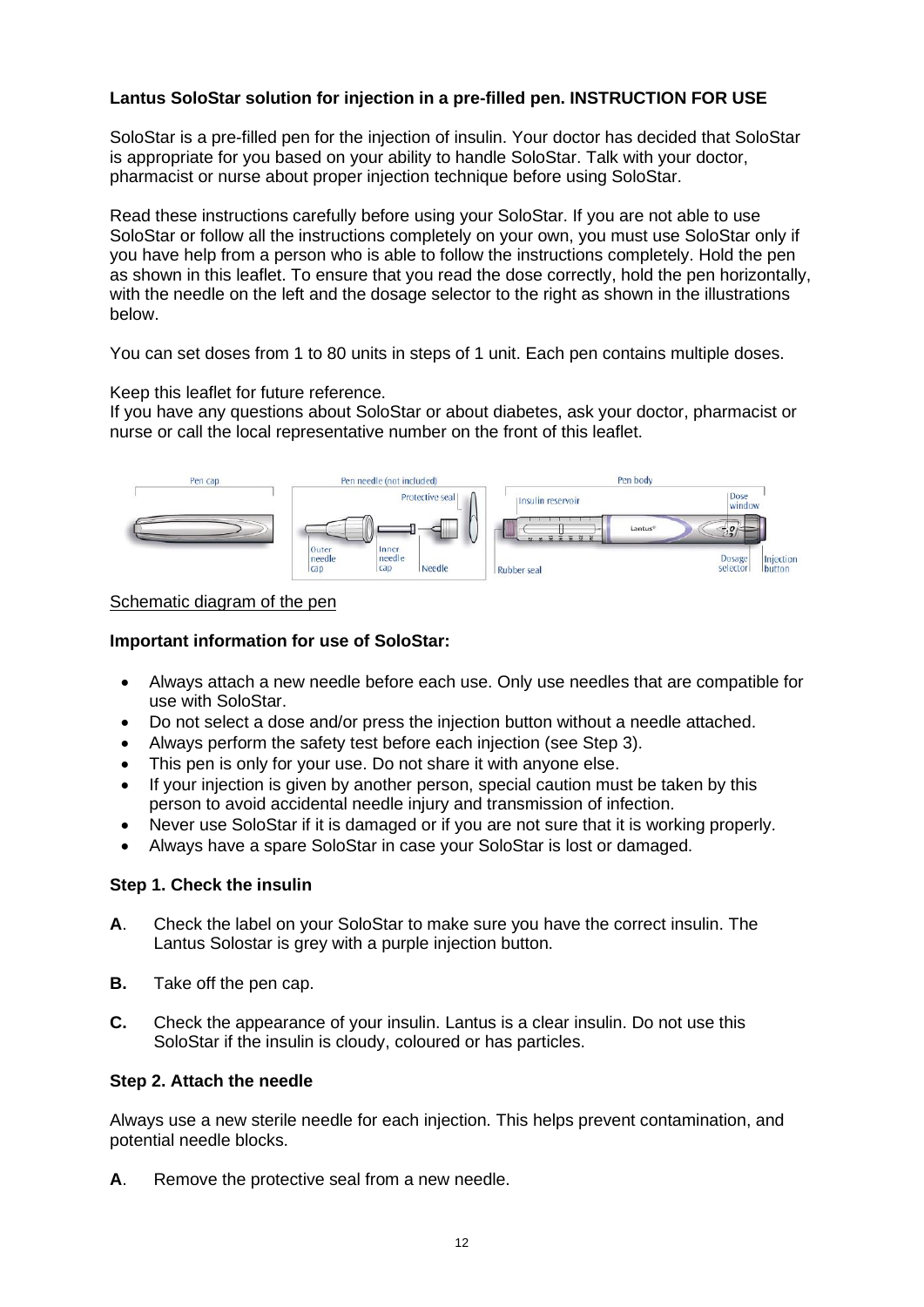**B.** Line up the needle with the pen, and keep it straight as you attach it (screw or push on, depending on the needle type).



If the needle is not kept straight while you attach it, it can damage the rubber seal and cause leakage, or break the needle.



**Step 3. Perform a Safety test** 

Always perform the safety test before each injection. This ensures that you get an accurate dose by:

- ensuring that pen and needle work properly
- removing air bubbles
- **A**. Select a dose of 2 units by turning the dosage selector.



**B.** Take off the outer needle cap and keep it to remove the used needle after injection. Take off the inner needle cap and discard it.



- **C.** Hold the pen with the needle pointing upwards.
- **D.** Tap the insulin reservoir so that any air bubbles rise up towards the needle.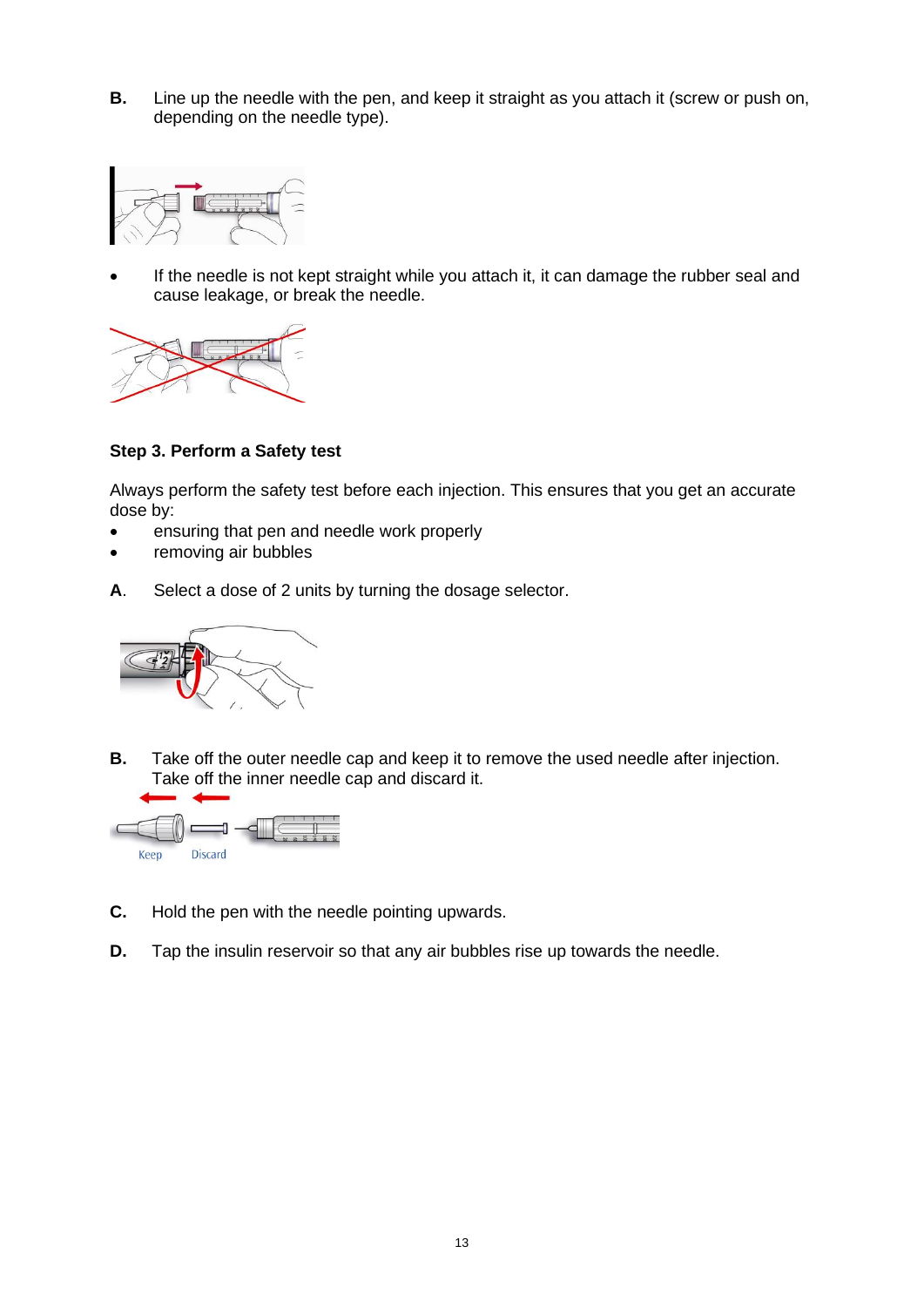**E.** Press the injection button all the way in. Check if insulin comes out of the needle tip.



You may have to perform the safety test several times before insulin is seen.

- If no insulin comes out, check for air bubbles and repeat the safety test two more times to remove them.
- If still no insulin comes out, the needle may be blocked. Change the needle and try again.
- If no insulin comes out after changing the needle, your SoloStar may be damaged. Do not use this SoloStar.

## **Step 4. Select the dose**

You can set the dose in steps of 1 unit, from a minimum of 1 unit to a maximum of 80 units. If you need a dose greater than 80 units, you should give it as two or more injections.

- **A**. Check that the dose window shows "0" following the safety test.
- **B**. Select your required dose (in the example below, the selected dose is 30 units). If you turn past your dose, you can turn back down.



- Do not push the injection button while turning, as insulin will come out.
- You cannot turn the dosage selector past the number of units left in the pen. Do not force the dosage selector to turn. In this case, either you can inject what is remaining in the pen and complete your dose with a new SoloStar or use a new SoloStar for your full dose.

#### **Step 5. Inject the dose**

- **A**. Use the injection method as instructed by your doctor, pharmacist or nurse.
- **B.** Insert the needle into the skin.

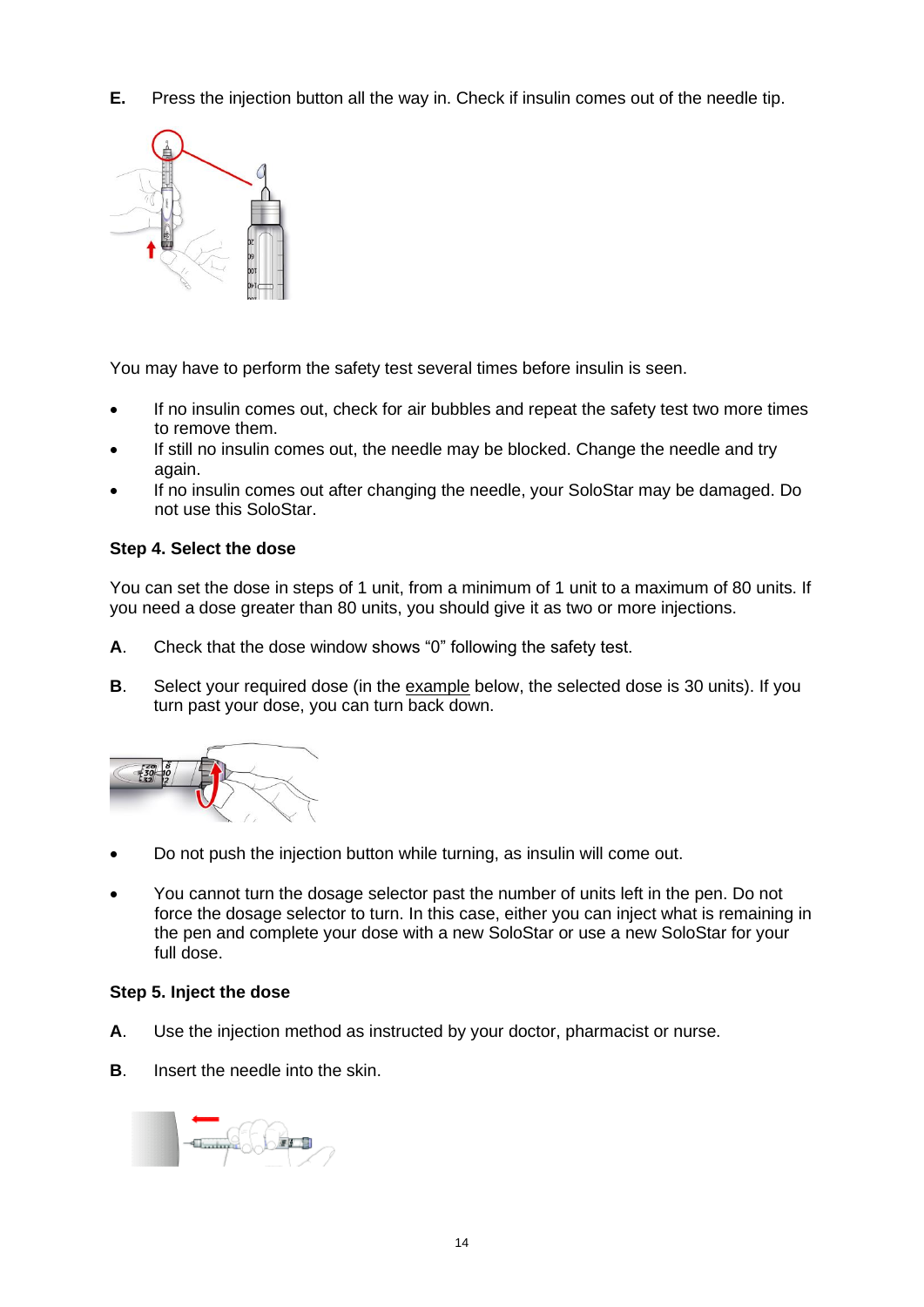**C**. Deliver the dose by pressing the injection button in all the way. The number in the dose window will return to "0" as you inject.



**D**. Keep the injection button pressed all the way in. Slowly count to 10 before you withdraw the needle from the skin. This ensures that the full dose will be delivered.

The pen plunger moves with each dose. The plunger will reach the end of the cartridge when the total of 300 units of insulin has been used.

#### **Step 6. Remove and discard the needle**

Always remove the needle after each injection and store SoloStar without a needle attached. This helps prevent:

- Contamination and/or infection,
- Entry of air into the insulin reservoir and leakage of insulin, which can cause inaccurate dosing.
- **A**. Put the outer needle cap back on the needle, and use it to unscrew the needle from the pen. To reduce the risk of accidental needle injury, never replace the inner needle cap.
- If your injection is given by another person, or if you are giving an injection to another person, special caution must be taken by this person when removing and disposing of the needle. Follow recommended safety measures for removal and disposal of needles (contact your doctor, pharmacist or nurse) in order to reduce the risk of accidental needle injury and transmission of infectious diseases.
- **B.** Dispose of the needle safely, as instructed by your doctor, pharmacist or nurse.
- **C**. Always put the pen cap back on the pen, then store the pen until your next injection.

#### **Storage instructions**

See the reverse (insulin) side of this leaflet for instructions on how to store SoloStar.

If your SoloStar is in cool storage, take it out 1 to 2 hours before you inject to allow it to warm up. Cold insulin is more painful to inject.

Discard your used SoloStar as required by your local authorities.

#### **Maintenance**

Protect your SoloStar from dust and dirt.

You can clean the outside of your SoloStar by wiping it with a damp cloth.

Do not soak, wash or lubricate the pen as this may damage it.

It should be handled with care. Avoid situations where SoloStar might be damaged. If you are concerned that your SoloStar may be damaged, use a new one.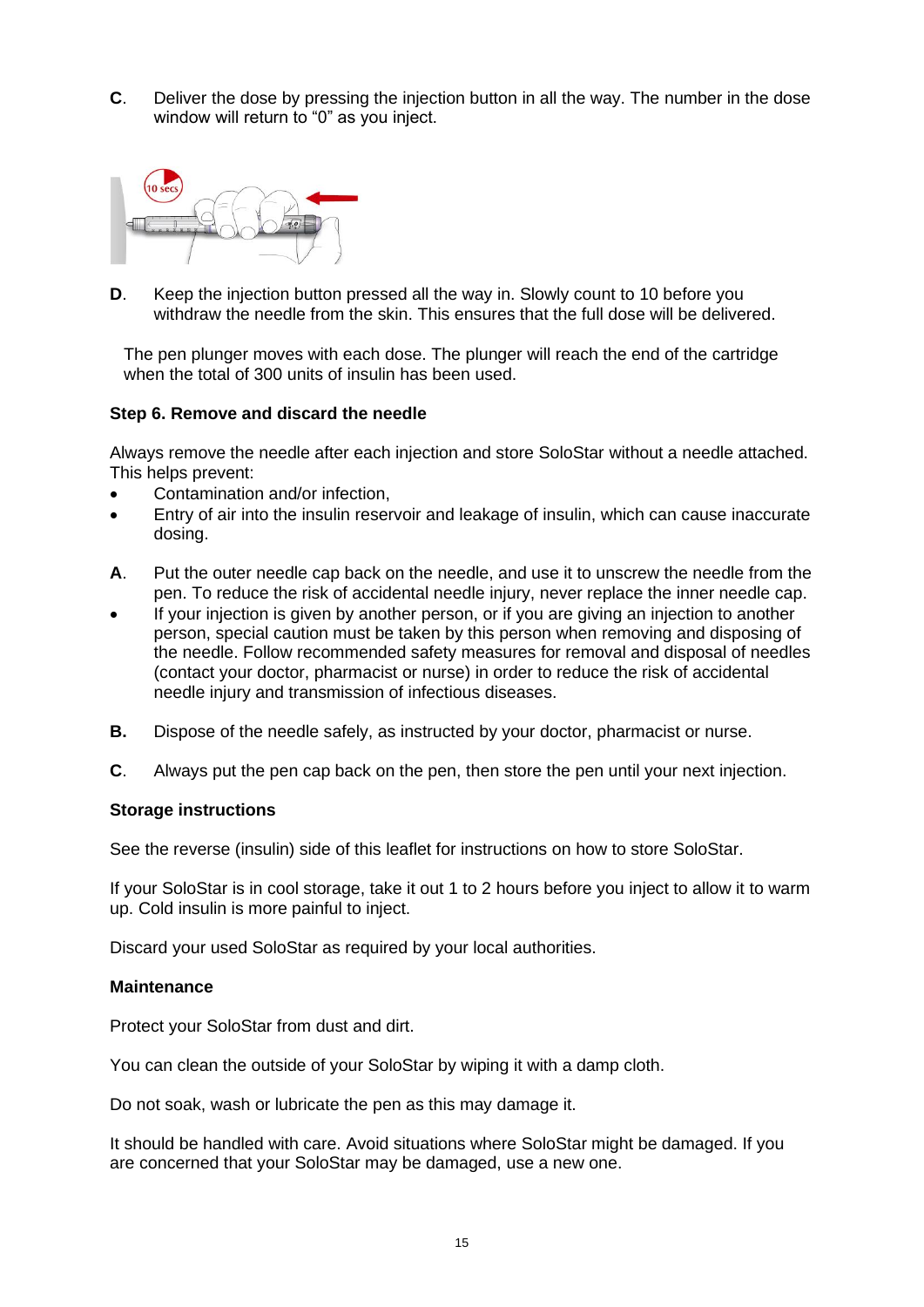**نشرة دوائيّة: معلومات للمستعمل**

**Lantus ® Solostar ® 100 وحدة/مل، محلول للحقن في قلم معبّأ مسبقا <sup>R</sup> سولوستار <sup>R</sup> النتوس** أنسولين غالرجين

**الرجاء قراءة كامل هذه النشرة بدقة قبل استعمال هذا الدواء ألنّها تحتوي على معلومات مه ّمة لك. الرجاء قراءة تعليمات استعمال النتوس سولوستار، قلم معبّأ مسبقا ، قبل استعمال هذا الدواء.** . - إحتفظ بهذه النشرة فقد تحتاج إلى قراءتها مجدداً - إذا كان لديك أسئلة أخرى، إسأل الطبيب أو الصيدلي أو الممّرض/ة. - لقد وُصف هذا الدواء لك شخصيّاً. لا تعطه أبداً إلى شخص آخر حتّى إذا كانت أعراض مرضه مماثلة لأعراض مرضك

لأنّه قد بؤذيه. - إذا شعرت بأيّ تأثير جانبيّ، أعلم الطبيب أو الصيدلي. ينطبق هذا أيضًا على أيّ تأثير جانبيّ غير مذكور في هذه النشرة. راجع القسم .4

#### **ماذا تحتوي هذه النشرة**

- .1 ما هو النتوس وما هي دواعي استعماله
- .2 المعلومات الواجب معرفتها قبل استعمال ال نتوس
	- .3 كيف يُستعمل النتوس
	- .4 ما هي التأثيرات الجانبية المحتملة
		- .5 كيف يُحفظ النتوس
	- .6 محتويات العلبة ومعلومات أخرى

#### **.1 ما هو النتوس وما هي دواعي استعماله**

يحتوي لانتوس على أنسولين غلارجين. إنه أنسولين معدّل شبيه جداً بالأنسولين البشري.

يُستعمل لانتوس لعلاج داء السكّري لدى البالغين والمراهقين والأطفال ابتداء من سنّ الثانية. داء السكري هو مرض لا يفرز فيه الجسم ما يكفي من الأنسولين للتحكّم بمعدل السكر في الدم (سكّر الدم). يخفّض الأنسولين غلار جين سكر الدم بشكل مطوّل ومنتظم.

## **.2 المعلومات الواجب معرفتها قبل استعمال النتوس**

## **موانع االستعمال**

**ال تستعمل النتوس** 

إن كان لديك حساسية تجاه الأنسولين غلار جين أو تجاه أحد مكوّنات هذا الدواء الأخرى (المذكورة في القسم 6).

**تحذيرات واحتياطات مع النتوس** يجب استعمال لانتوس في قلم معبّأ مسبقًا تحت الجلد حصرًا (راجع أيضاً القسم 3). إذا كنت تحتاج إلى حقن الأنسولين بطريقة أخرى، الرجاء استشارة طبيبك. إستشر الطبيب أو الصيدلي أو الممّرض/ة قبل استعمال النتوس. الرجاء أن تتقيّد بدقة بتعليمات الطبيب المتعلقة بمقدار الجرعة والمراقبة (فحوصات الدم والبول) والنظام الغذائي والنشاط الجسدي )العمل الجسدي والتمارين الرياضية( وتقنيّة الحقن. إذا كان معدّل السكر في دمك منخفضًا (نقص سكر الدم)، اتبع التعليمات الخاصة بنقص سكر الدم (راجع الإطار في نهاية هذه النشرة).

تغيّر الجلد في موقع الحقن يجب تغيير موقع الحقن لمنع تغيّر الجلد مثل تشكّل كتل تحت الجلد. قد لا يعطي الأنسولين مفعوله كما يجب إذا حقنته في منطقة تشكل الكتل (راجع كيف يستعمل لانتوس). اتّصل بالطبيب إذا كنت تحقن حاليًّا في منطقة تتشكل فيها الكتل قبل أن تبدأ بالحقن في منطقة مختلفة. قد يطلب منك الطبيب مر اقبة السكر في دمك بدقّة وتعديل جر عة الأنسولين أو جر عة الأدوية المضادة للسكّر ي الأخر ي.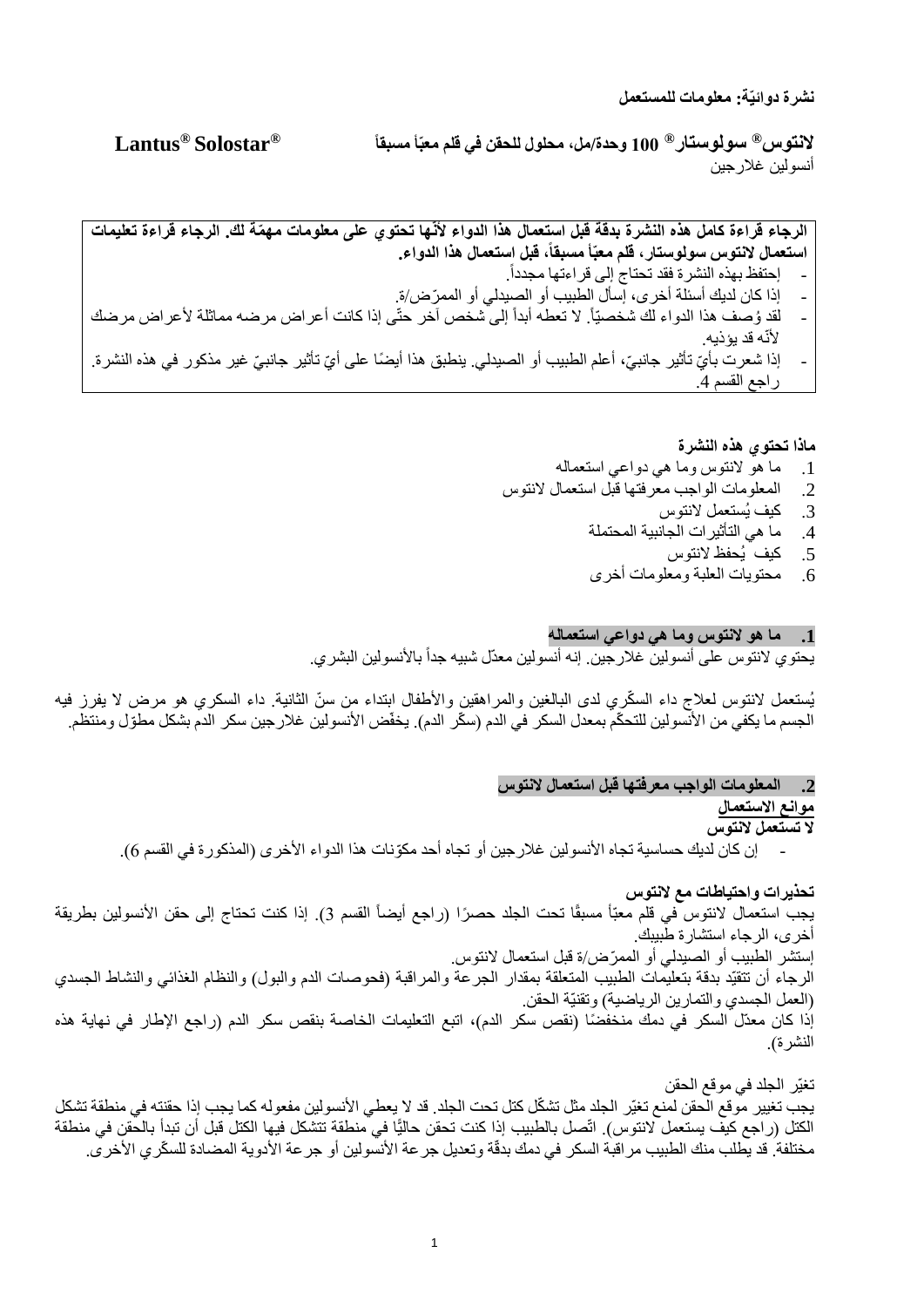السفر

قبل أن تسافر، إستشر طبيبك ليعلمك بالنقاط اآلتية:

- توافر الأنسولين الذي تستعمله في البلد الذي تزوره،
	- التزوّد بالأنسولين، بالإبر، إلخ.
	- الطريقة الصحيحة لحفظ الأنسولين خلال السفر ،
		- توقيت الوجبات وأخذ األنسولين خالل السفر،
- التأثيرات الممكنة الناتجة عن التغيير إلى مناطق زمنية مختلفة،
- المخاطر الصحية الجديدة المحتملة في البلدان التي ستزورها،
- ما عليك فعله في الحاالت الطارئة التي تشعر فيها بالتو ّعك أو بالمرض.

الأمراض والجروح في الحالات الآتية، قد يتطلّب علاج داء السكري الذي تعاني منه الكثير من الحذر (مثلاً ضبط جر عة الأنسولين، فحوصات الدم والبول): - إذا كنت مريضاً أو مجروحًا جرحًا كبيرًا، من الممكن أن يرتفع معدّل السكر في دمك (فرط سكر الدم). إذا كنت لا تتناول كمية كافية من الطعام، قد ينخفض كثيراً معدل السكر في دمك (نقص سكر الدم). ستحتاج إلى طبيب في أكثر الحاالت. **إحرص على االتصال سريع ا بطبيب**. إذا كنت تعاني من داء السكري من النوع 1 (داء السكري المعتمد على الأنسولين)، لا توقف أخذ الأنسولين وتابعه حتى تحصل على كمية كافية من الكربو هيدر ات. قل دائماً للأشخاص الذين يعتنون بك أو يعالجونك إنك تحتاج إلى الأنسولين. يمكن أن يسبّب العلاج بالأنسولين إنتاج أجسام مضادة (مواد مضادة للأنسولين). ولكن لن يكون تغيير جرعة الأنسولين ضروريًا إلاّ في حاالت نادرة جدًا. أصبيب بعض المرضـي الذين يعانون من داء السكري من النوع 2 منذ وقت طويل والذين يعانون من مرض قلبي أو تـعرّضوا في السابق لحادث مخيّ وعائي ويُعالجون بالبيوغليتازون (دواء فموي مضاد للسكّري يُستعمل لعلاج داء السكّري من النوع 2)

والأنسولين، بقصور قلبي. إذا أصبت بأعراض القصور القلبي مثل ضيق نفس غير عادي أو زيادة وزن سريعة أو تورّم موضعي (أوديما)، أعلم طبيبك في أقرب وقت ممكن.

#### **األطفال**

لم تتمّ دراسة لانتوس لدى الأطفال ما دون الثانية من العمر .

**أدوية أخرى والنتوس**  يسبّب بعض الأدوية تعديل معدل سكر الدم (انخفاض أو ارتفاع في معدّل سكّر الدم أو التأثيران معًا حسب الحالة). في كل حالة، قد يكون من الضروري ضبط جر عة الأنسولين التي تأخذها لتفادي معدلات السكر المنخفضة جداً أو المرتفعة جداً. فكن حذراً عندما تبدأ علاجًا آخر أو عندما توقفه كذلك. إذا كنتٍ تأخذ أو أخذت مؤخّرًا أو قد تأخذ دواء آخرٍ، أعلم الطبيب أو الصيدلي. وقبل أن تتناول أيّ دواء، اسأل طبيبك إن كان يمكن

أن يؤثِّر هذا الدواء على معدل السكر في دمك وعن أيِّ إجراء عليك اتخاذه عند الاقتضاء. ؘ

**األدوية التي قد تسبب انخفاضا في معدل السكر في دمك )نقص سكر الدم( تتض ّمن:** - كافة الأدوية الأخرى لعلاج السكري، - مثبطات الأنزيم المحوّل للأنجيوتنسين (المستعملة لعلاج بعض الأمر اض القلبيّة أو ارتفاع ضغط الدم الشرياني)، - الديزوبيراميد (المستعمل لعلاج بعض الأمراض القلبيّة)، - الفليوكسيتين )المستعمل لعالج االكتئاب(، - أدوية الفيبرات (المستعملة لتخفيض معدّلات الدهون المرتفعة في الدم)، - مثبطات أكسيداز الأمين الأحادي (المستعملة لعلاج الاكتئاب)، - البنتوكسيفيلين والبروبوكسيفين والساليسيلات (مثل حمض أسيتيل الساليسيليك المستعمل لتخفيف الألم وتخفيض الحرارة)، - المضادات الحيوية من عائلة السلفوناميد.

**األدوية التي قد تسبب ارتفاع ا في معدل السكر في دمك )فرط سكر الدم( تتض ّمن**: - الستيرويدات القشريّة )مثل "الكورتيزون" المستعمل لعالج االلتهاب(، - الدانازول )دواء يعمل على اإلباضة(، - الديازوكسيد )المستعمل لعالج فرط الضغط الشرياني(، - مد ّرات البول )المستعملة لعالج فرط الضغط الشرياني أو االحتباس المفرط للسوائل(، - الغلوكاغون )هورمون بنكرياسي يُستعمل لعالج حاالت نقص سكر الدم الحادة(، - اإليزونيازيد )المستعمل لعالج مرض السل(،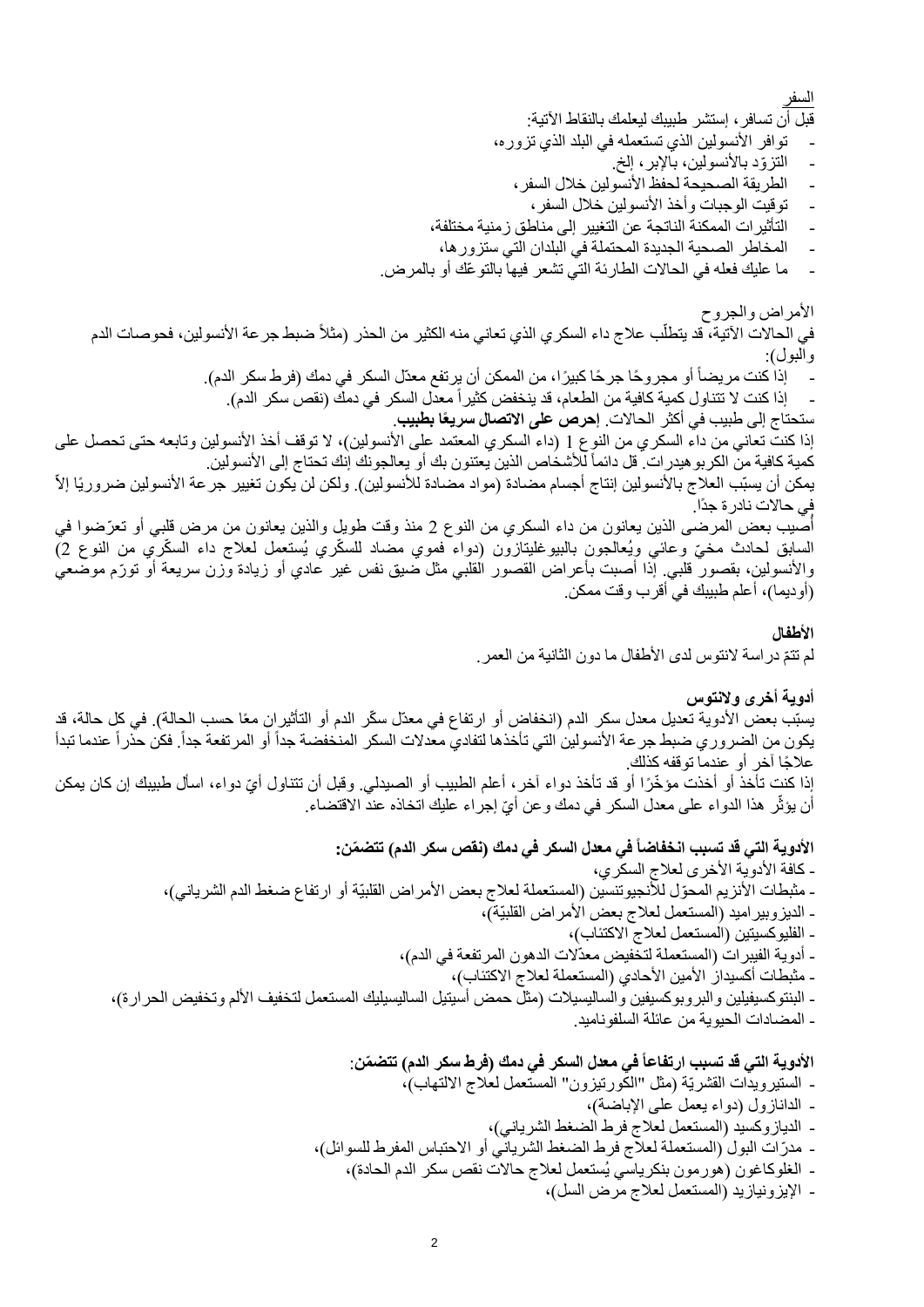- االستروجين والبرجستوجين )مثالً في حبة منع الحمل(، - مشتقات الفينوتيازين (المستعملة لعلاج الأمراض النفسيّة)، - السوماتروبين )هورمون النمو(، - المقلدات الودية (مثلاً إيبينفرين [أدرينالين] وسالبوتامول وتربوتالين المستعملة لعلاج الربو)، - الهورمونات الدرقية (المستعملة لعلاج خلل وظيفة الغدة الدرقيّة)، - مضادات الذهان اللانمطيّة (مثل الأولنزبين والكلوزابين)، - مثبّطات البروتياز (المستعملة لعلاج فيروس نقص المناعة البشرية).

**قد ينخفض معدّل السكر في دمك أو يرتفع إذا أخذت**: - حاصرات البيتا (المستعملة لعلاج فرط ضغط الدم الشرياني)، - الكلونيدين )المستعمل لعالج فرط ضغط الدم الشرياني(، - أملاح الليثيوم (المستعملة لعلاج الأمراض النفسيّة). وقد يسبب البنتاميدين (المستعمل لعلاج بعض حالات العدوى التي تسببها طفيليّات) نقص سكر الدم ويتبعه أحياناً فرط سكر الدم. إن حاصرات البيتا كالمقلدات الودية الأخرى (مثل كلونيدين وغوانيثيدين وريزيربين) قد تضعف أعراض التحذير عند حصول نقص . في سكر الدم أو قد تخمدها تماماً إذا كان لديك شكّ حول نوع الأدوية التي تستعملها، إسأل طبيبك أو الصيدلي.

> **النتوس مع الكحول** قد يرتفع معدّل السكر في دمك أو ينخفض إذا شربت الكحول.

**الحمل و اإلرضاع**  إِستشير ي الطبيب أو الصيدلي قبل تناوِل أيّ الدواء. أعلمي طبيبك إن كنت تنوين الحمل أو إن كنت حاملاً. قد يكون من الضروري تعديل جرعة الأنسولين التي تأخذينها خلال الحمل وبعد الولادة. إن التحكّم الدقيق بداء السكري الذي تعانين منه والوقاية من نقص سكر الدم مهمّان لصحة طفلك. إن كنت تُرضعين، استشير ي طبيبك لأنك قد تحتاجين إلى تعديل في جر عات الأنسولين ونظامك الغذائي.

**قيادة السيارات واستعمال اآلالت** إن قدرتك على التركيز أو التفاعل قد تضعف إذا: - كنت مصابًا بنقص سكر الدم )معدّل منخفض لسكر الدم(؛ - كنت مصابًا بفرط سكر الدم )معدّل مرتفع لسكر الدم(؛ - كنت تعاني من مشاكل في البصر. قيادة سيارة أو تشغي ل الرجاء أن تبقي هذه اإلمكانيّة في ذهنك في كافة الحاالت التي قد تعّرض فيها نفسك واآلخرين للخطر )مثالً آالت(. يجب عليك استشارة طبيبك حول قدرتك على القيادة في حال: - كنت تتعّرض لنوبات متكررة من نقص سكر الدم، - كانت أعراض التحذير األولى التي تساعدك على التعّرف إلى نقص س ّكر الدم ضعيفة أو غائبة.

**معلومات مه ّمة تتعلق ببعض مكّونات النتوس** يحتوي هذا الدواء على أقلّ من ملمول واحد (23 ملغ) من الصوديوم في الجرعة الواحدة وبالتالي يُعتبر "خاليًا من الصوديوم".

#### **.3 كيف يُستعمل النتوس**

إحر ص دائمًا على استعمال هذا الدواء بالتقيّد التام بتعليمات طبيبك. تأكّد من الطبيب أو من الصيدليّ في حال الشكّ. حتّى ولو كان لانتوس يحتوي على المادة الفعالة ذاتها التي يحتوي عليها توجيو (أنسولين غلارجين 300 وحدة/مل)، هذان الدواءان ليسا قابلين للتبادل فاستبدال أنسولين بأنسولين آخر ، يتطلّب وصفّة طبيّة ومراقبةٌ طبيّة ومراقبة لسكّر الدم. الرجاء استشارة الطبيب للحصول على المزيد من المعلومات.

**مقدار الجرعة**  استناداً إلى أسلوب حياتك ونتائج فحوصات معدل السكر (الغلوكوز) في دمك واستعمالك السابق للأنسولين، فإن طبيبك سوف: - يحدد الجرعة اليوميّة الضروريّة من النتوس ووقت الحقن؛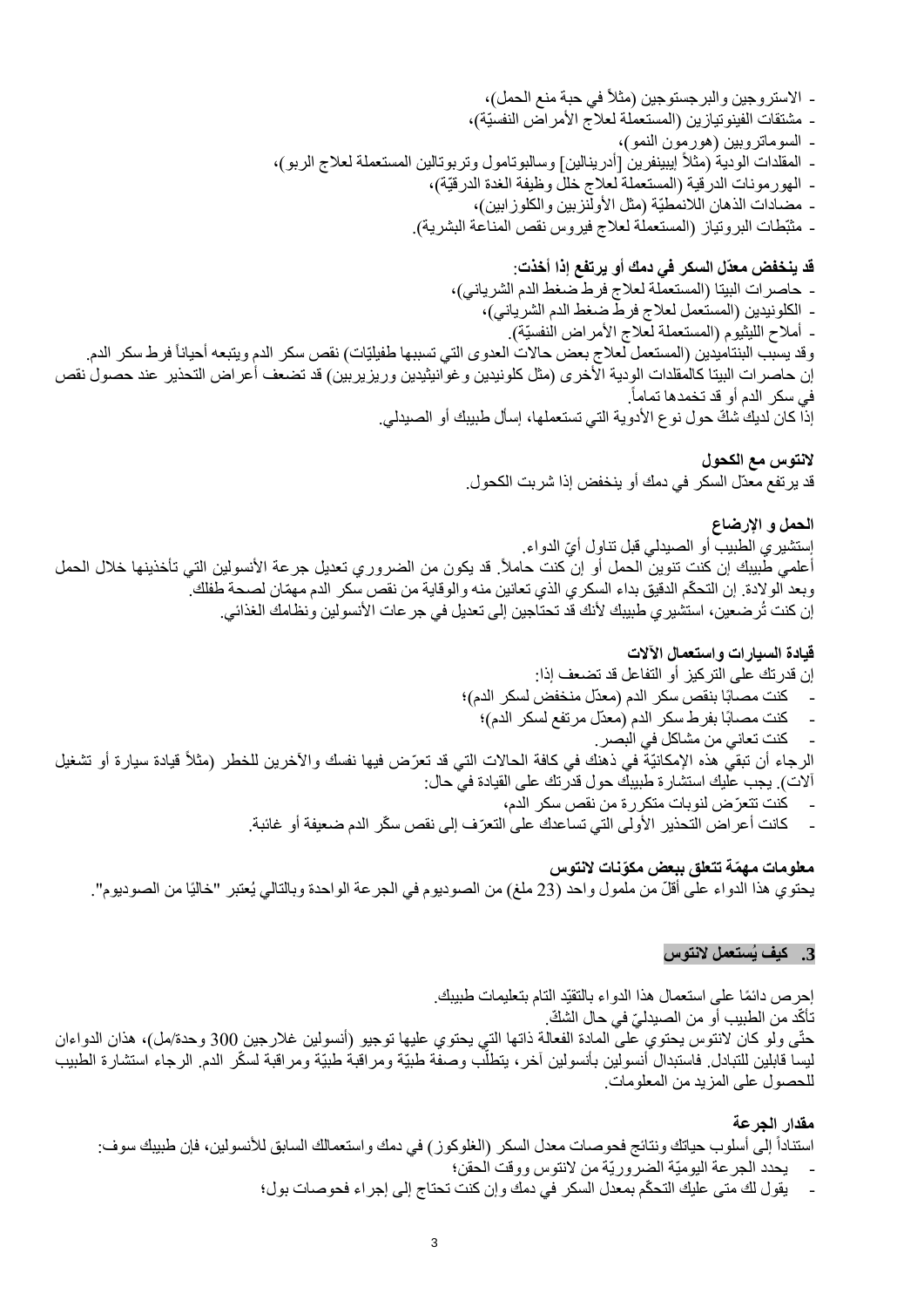## - يقول لك متى قد تحتاج إلى حقن جرعة أعلى أو أدنى من النتوس . إن النتوس هو أنسولين طويل المفعول. عند الحاجة، سيصف لك الطبيب استعماله بالتزامن مع أنسولين قصير المفعول أو مع أقراص مخفّضة لسكّر الدم. قد تؤثّر عوامل كثيرة على معدل السكر في دمك. يجب عليك أن تعرف هذه العوامل لكي تكون قادراً على التصرّف بطريقة صحيحة حيال التغيير ات في معدل السكر في دمك فتمنع ارتفاعه أو انخفاضه كثيراً. راجع الإطار في نهاية النشرة للمزيد من المعلومات.

#### **االستعمال لدى األطفال والمراهقين**

يمكن استعمال لانتوس لدى المر اهقين والأطفال ابتداء من سنّ الثانية. استعمل دائمًا هذا الدواء بالتقيّد تمامًا بتعليمات طبيبك.

## **عدد م ّرات االستعمال**

تحتاج إلى حقنة واحدة من لانتوس يوميًا وفي الوقت نفسه كلّ يوم.

## **طريقة االستعمال**

يُحقن لانتوس تحت الجلد. لا تحقن أبداً لانتوس في الوريد لأنّ ذلك يغيّر فعله ويمكن أن يسبّب نقصًا في سكّر الدم. سوف يعيّن لك طبيبك المنطقة الجلديّة الّتي يجب أن تحقن لانتوس فيها. مع كل حقنة أنسولين، غيّر موقع الوخز ضمن المنطقة أ المحددة من الجلد التي تستعملها.

**كيفية استعمال سولوستار**  سولوستار هو قلم معبّأ مسبقاً يحتوي على الأنسولين غلارجين ويُرمى بعد الاستعمال. يجب حقن لانتوس في قلم معبّأ مسبقًا تحت الجلد حصرًا. إذا كنت تحتاج إلى حقن الأنسولين بطريقة أخرى، الرجاء الاتصال بطبيبك.

**إقرأ بدقة "تعليمات استعمال سولوستار" التي تتض ّمنها هذه النشرة. يجب عليك استعمال قلم الحقن حسب الوصف الوارد في تعليمات االستعمال هذه.** 

يجب تعليق إبرة جديدة قبل كل استعمال. لا تستعمل إلاّ الإبر الموافق عليها للاستعمال مع سولوستار (راجع فقرة "تعليمات استعمال سولوستار"). يجب إجراء اختبار سالمة قبل كل عملية حقن. عاين الخرطوشة قبل أن تستعمل قلم الحقن. لا تستعمل سولوستار إذا لاحظت وجود جسيمات فيه. لا تستعمل سولوستار إلاّ إذا كان المحلول صافياً وبدون لون وسائلاً مثل الماء. لا ترجّه أو تمزجه قبل الاستعمال. لتفادي إمكانية إنتقال الأمر اض، لا تقم بإعار ة قلمك إلى أيّ أحد آخر . فهذا القلم مخصص لك شخصيًا. نَاكّد من أن لاٍ الكحول ولا أيِّ مطهرات أخرى أو مواد أخرى تلوّث الأنسولين. استعمل دائماً قلم حقن جديداً إذا لاحظت أن التحكّم بمعدل السكر في دمك يزداد سوءاً بشكل غير متوقّع. إن كنت تعتقد أنك تعاني من مشكلة مع سولوستار، إستشر الطبيب أو الصيدلي أو الممّرض/ة. ֖֖֚֚֚֚֡<br>֧֧ يجب عدم إعادة تعبئة أقلام الحقن الفار غة بل يجب التخلص منها بطريقة مناسبة. لا تستعمل سولوستار إذا كان متضرراً أو لا يعمل بطريقة صحيحة (بسبب عيوب ميكانيكيّة)، يجب رميه ويجب استعمال سولوستار جديد.

> الخلط بي*ن* الأنسولينات يجب عليك أن تتحقّق دائمًا من لصاقة الأنسولين قبل كلّ عمليّة حقن لتفادي الخلط بين لانتوس و الأنسولينات الأخر ي.

> > **إذا أخذت كميّة من النتوس أكبر من التي عليك أخذها**

- إذا حقنت **كمية كبيرة من لانتوس،** قد ينخفض سكر الدم لديك كثيرًا (نقص سكّر الدم). إفحص معدّل السكر في دمك تكراراً. بصورة عامة، لتفادي نقص سكر الدم، يجب عليك أن تأكل أكثر وتراقب معدّل السكر في دمك. لمزيد من المعلومات حول معالجة نقص سكر الدم، راجع اإلطار في نهاية هذه النشرة.

**إذا نسيت أخذ النتوس**

- إ**ذا فوتّ جرعة من لانتوس أو لم <b>تحقن كميّة كافية من الأنسولين**، قد يرتفع كثيراً معدّل السكر في دمك (فرط سكّر الدم). إفحص معدّل السكر في دمك تكر اراً. للمزيد من المعلومات حول علاج فرط سكّر الدم، ر اجع الإطار في نهاية هذه النشرة.
	- ال تأخذ جرعة مزدوجة للتعويض عن الجرعة التي نسيت أخذها.

**فت عن استعمال النتوس إذا توقّ**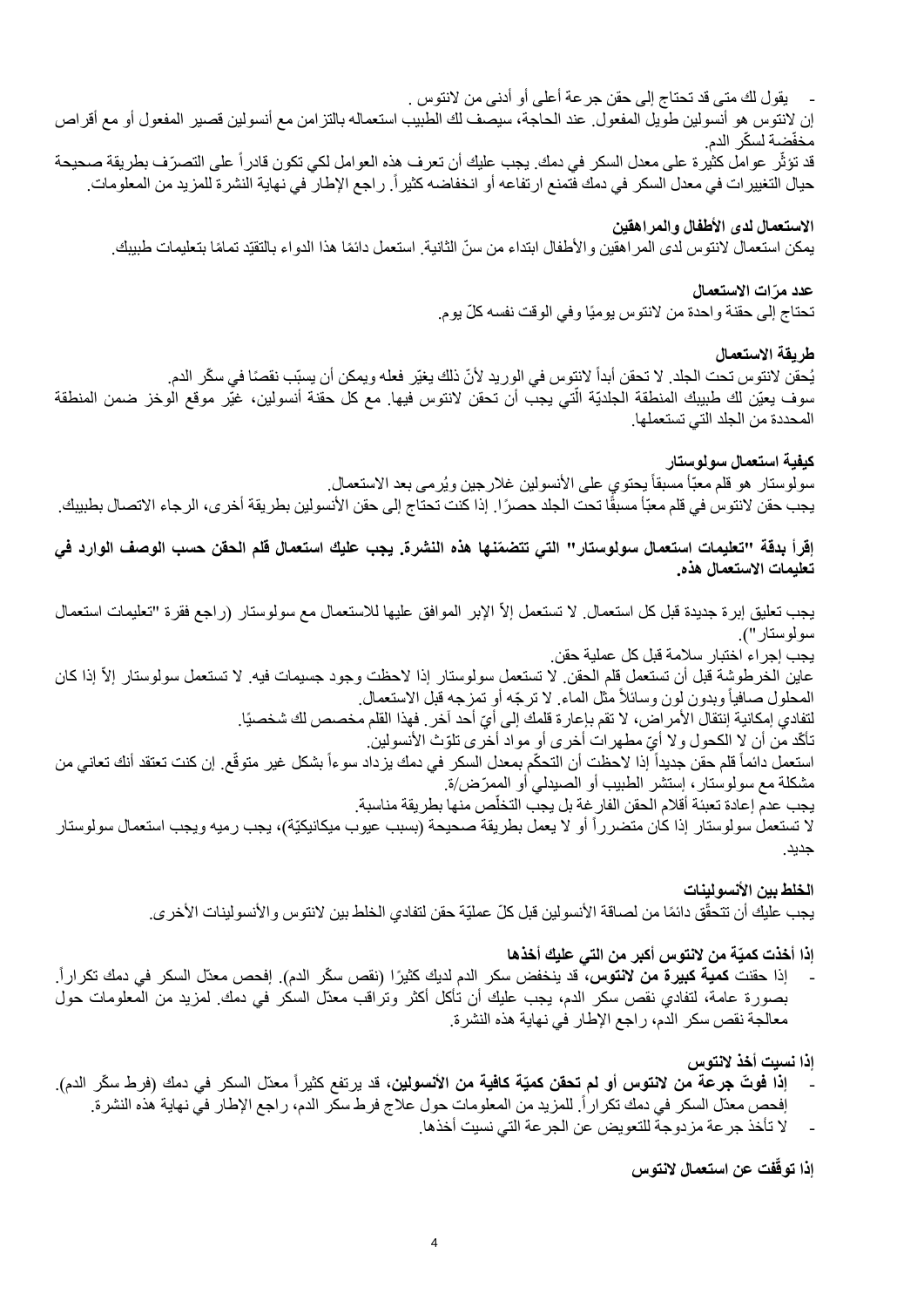يمكن أن يسبّب هذا فرط سكر دم حادًا (معدل مرتفع جدًا للسكر في الدم) وكثرة الحمضات (تكوّن الحمض في الدم عندما يفكّك الجسم الدهون بدلأ من السكر ). لا نتوقّف عن استعمال لانتّوس بدون استشارة الطبيب الذي سيقول لك ما عليك فعله. إذا كان لديك أسئلة أخرى حول استعمال هذا الدواء، اطلب المزيد من المعلومات من الطبيب أو الصيدلي أو الممّرض/ة.

#### **.4 التأثيرات الجانبيّة المحتملة**

֖֖֖֖֖֖֖֖֚֚֚֚֚֚֚֚֚֚֡֬<br>֧֪֪֪֝֩ مثل جميع الأدوية يمكن أن يسبّب هذا الدواء تأثيرات جانبيّة لا تصبيب المرضى كلهم.

إ**ذا لاحظت إشارات تدلّ على أنّ معدّل السكّر في دمك منخفض جدًا (نقص سكّر الدم)،** اتخذ الإجراءات المناسبة لكي تزيد معدّل السكّر في دمك على الفور (راجع الإطار في نهاية هذه النشرة). يمكن أن يكون نقص سكّر الدم (معدّل منخفض من السكّر في الدم) خطيرًا جدًا وهو شائع جدًا عند العلاج بالأنسولين (يمكن أن يصيب أكثر من شخص من أصل 10 أشخاص). يعني انخفاض معدّل السكّر في الدم أنّ كميّة السكّر في دمك غير كافية. إذا كان معدّل السكّر في دمك منخفضًا جدًا، قد تفقد الوعي (يُغمى عليك). يمكن أن يسبّب نقصٌ سكّر الدم الحاد ضرّرًا في الدماغ ويمكن أن يشكّل خطرًا على الحياة. للمزيد من المعلومات، راجع الإطار في نهاية هذه النشرة.

ا**رتكاسات تحسسيّة حادة** (نادرة، يمكن أن تُصيب شخصًا من أصل 1000 شخص كحدّ أقصى) يمكن أن تتضمّن الأعراض ارتكاسات جلديّة منتشرة (طفح وحكّة في الجسم كلّه) وتورّمًا حادًا في الجلد أو في الأغشية المخاطيّة ľ (أوديما كوينك) وضيق نفس وانخفاض الضغط الشرياني مع ضربات قلب سريعة وتعرّق كثيف. يمكن أن تشكّل الارتكاسات التحسسيّة الحادة تجاه الأنسولين خطرًا على الحياة. اتصل بطبيبك على الفور إذا لاحظت أعراض ارتكاسات تحسسيّة حادة.

#### • **تغيّر الجلد في موقع الحقن:**

إذا حقنت األنسولين لمّرات كثيرة في المكان ذاته من الجلد، يمكن أن ينكمش الجلد )الضمور الشحمي، يمكن أن يصيب لغاية شخص واحد من أصل 100) أو أن يصبح أكثر سماكة (التضخّم الشحمي، يمكن أن يصيب لغاية شخص واحد من أصل 10). وكذلك يمكن أن تتشكّل كتل تحت الجلد بسبب تراكم بروتين يُسمّى أميلويد (الداء النشواني الجلدي، عدد مرّات حصوله غير معروف). قد لا يعطي الأنسولين مفعوله كما يجب إذا كنت تحقنه في منطقة تتشكل فيها الكتل. غيّر موقع الحقن مع كلّ حقنة للمساعدة على منع حصول هذه التغييرات الجلديّة.

ا**لتأثيرات الجانبيّة الشائعة** (يمكن أن تصيب شخصًا من أصل 10 كحدّ أقصى)

• **ارتكاسات ج لديّة وتحسسيّة في موقع الحقن** يمكن أن تتضمّن الأعراض احمر ارًا وألمًا حادًا بشكل غير اعتيادي عند الحقن وحكّة وشرى وتورّمًا والتهابًا. يمكن أن تنتشر هذه الارتكاسات حول نقطة الحقن. عادة ما تختفي أكثريّة الارتكاسات البسيطة تجاه الأنسولين خلال بضعة أيّام إلى بضعة أسابيع.

> ا**لتأثير ات الجانبيّة النادرة** (يمكن أن تصيب شخصًا من أصل 1000 شخص كحدّ أقصى) • **التأثيرات على البصر**

يمكن أن يسبّب تغيير كبير (تحسّن أو تدهور ) في التحكّم بمعدّل السكر في دمك تدهور أ مؤقتاً في بصرك. إن كنت تعاني من اعتلال شبكيّة العين المتكاثر (مرض في العين سببه داء السكري)، قد تسبب نوبات انخفاض سكر الدم فقداناً مؤقتاً في البصر.

#### • **االضطرابات العامة**

في حالات نادرة قد يسبّب العلاج بالأنسولين كذلك إحتباساً مؤقتاً للماء في الجسم مع تورّم في الربلتين والكاحلين.

ا**لتأثيرات الجانبيّة النادرة جدً**ا (يمكن أن تصيب شخصًا من أصل 10000 شخص كحدّ أقصى) في حالات نادرة جداً يمكن أن يُصاب المرضىي بفقد المذاق (اضطرابات في حاسة الذوق) وبألم عضلي (وجع عضلي).

#### **االستعمال لدى األطفال والمراهقين**

بصورة عامة، تتشابه التأثيرات الجانبيّة لدى الأطفال والمراهقين البالغين 18 عاماً وما دون مع تلك التي يُصـاب بها البالغون. عادة ما يُفاد أكثر عن شكاوى من الارتكاسات في موقع الحقن (ألم في موقع الحقن، ارتكاس في موقع الحقن) ومن الارتكاسات الجلديّة (طفح، حكّة) لدى الأطفال والمراهقين البالغَين 18 عاماً وما دون منه لدّى المرضى البالغين. لدى الأطفال ما دون الثانية من العمر ، لم يتمّ نقييم استعمال هذا الدواء.

#### **اإلبالغ عن التأثيرات الجانبيّة**

إذا شعرت بأيّ تأثير جانبيّ، أعلم طبيبك أو الصيدليّ. ينطبق هذا أيضًا على أيّ تأثير جانبيّ غير مذكور في هذه النشرة. باإلبالغ عن التأثيرات الجانبيّة، تساهم في تزويد المزيد من المعلومات حول سالمة الدواء.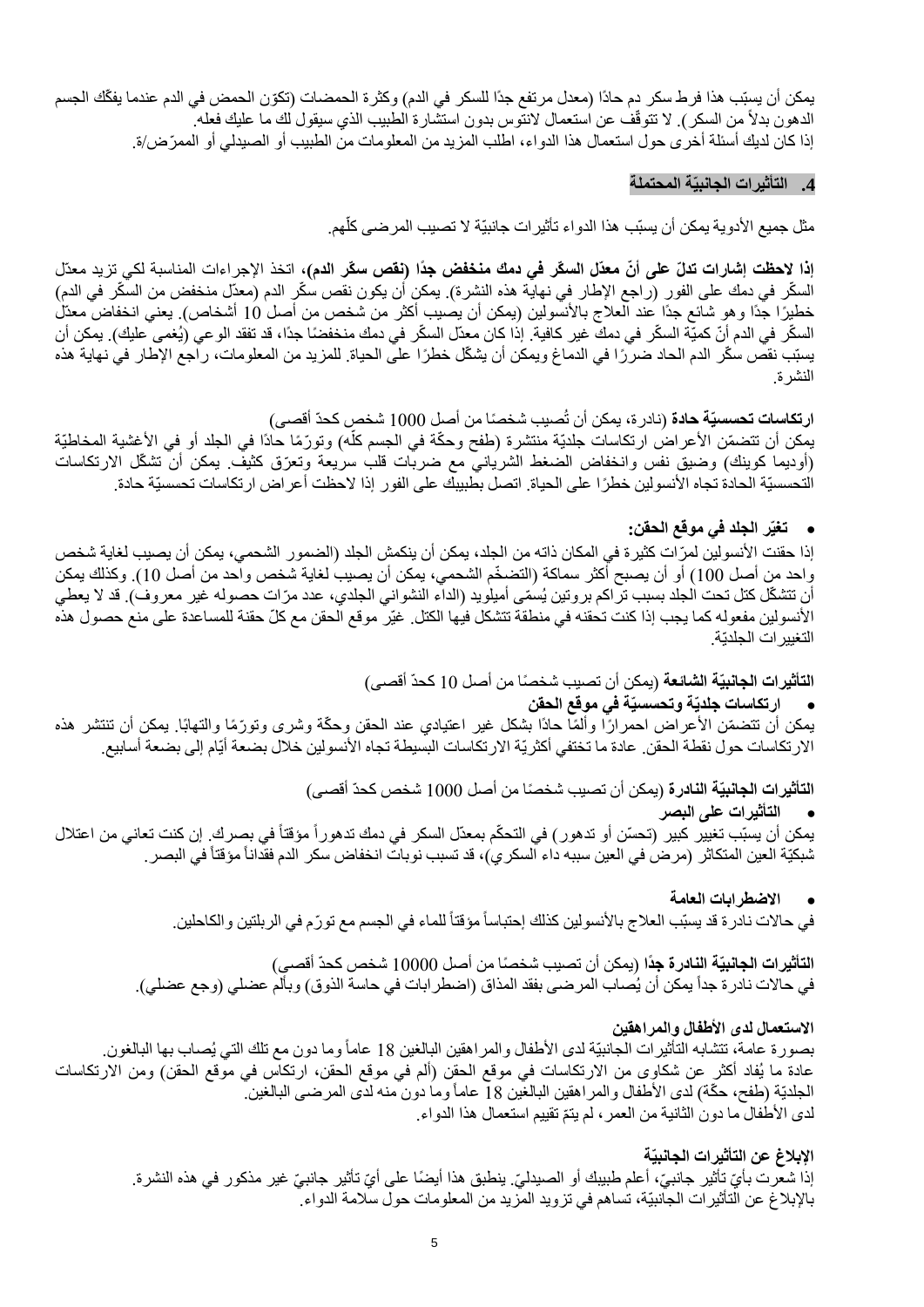**.5 كيف يُحفظ النتوس** إحفظ هذا الدواء بعيداً عن نظر الأطفال ومتناولهم. ال تستعمل هذا الدواء بعد تاريخ انتهاء الصالحية المدّون على العلبة وعلى لصاقة القلم بعد كلمة « EXP « . يشير تاريخ انتهاء الصالحيّة إلى اليوم األخير من الشهر المذكور.

> القلم قبل االستعمال إحفظه في البرّاد (ما بين 2 و8 درجة مئوية). ال تج ّمده وال تضعه قرب الثالّجة أو حجرة تجميد. إحفظ القلم المعبّأ مسبقاً في العبوة الخارجيّة بعيداً عن النور .

إذا كان القلم قيد االستعمال يمكن حفظ الأقلام المعبّأة مسبقًا التي هي قيد الاستعمال أو المنقولة للاحتياط حتّى أربعة أسابيع كحدّ أقصى في درجة حرارة لا تتجاوز 30 درجة مئوية بعيداً عن مصدر حرارة أو عن مصدر نور مباشر. لا ينبغي حفظ القلم قيد الاستعمال في البرّاد. لا تستعمله بعد انقضاء هذه المدة. لا تقم برمي أيّ دواء في مياه الصرف الصحّي أو مع النفايات المنزليّة. إسأل الصيدلي حول كيفيّة التخلّص من الأدوية التي لم تعد تستعملها. فمن شأن هذه اإلجراءات أن تساعد على حماية البيئة.

#### **.6 محتوى العلبة ومعلومات أخرى**

#### **ماذا يحتوي النتوس**

- المادة الفعالة هي الأنسولين غلارجين. يحتوي كلّ مل من المحلول على 100 وحدة من الأنسولين غلارجين (ما يساوي 3.64 ملغ(.
- المكّوّنات الأخرى هي: كلوريد الزنك، ميتاكريزول، غليسيرول، هيدروكسيد الصوديوم (راجع في القسم 2 فقرة "معلومات مهمّة حول بعض مكوّنات لانتوس")، حمض الهيدروكلوريك (لضبط الرقم الهيدروجيني)، وماء لمستحضرات الحقن.

## **ما هو النتوس ومحتوى العلبة الخارجيّة**

محلول النتوس سولوستار 100 وحدة/مل في قلم معبّأ مسبقاً هو محلول صاف وعديم اللون. يحتوي كلّ قلم على 3 مل من محلول الحقن (ما يساوي 300 وحدة). يأتي في علب من 1 و3 و4 و5 و6 و8 و9 و10 أقلام معبّأة مسبقاً. قد لا تكون كلّ أحجام العلب مسوّقة.

**حامل رخصة التسويق والمصنّع**

Sanofi-Aventis Deutschland GmbH D-65926 Frankfurt am Main Germany.

**التاريخ األخير الذي ت ّمت فيه مراجعة هذه النشرة: آب/أغسطس .2020**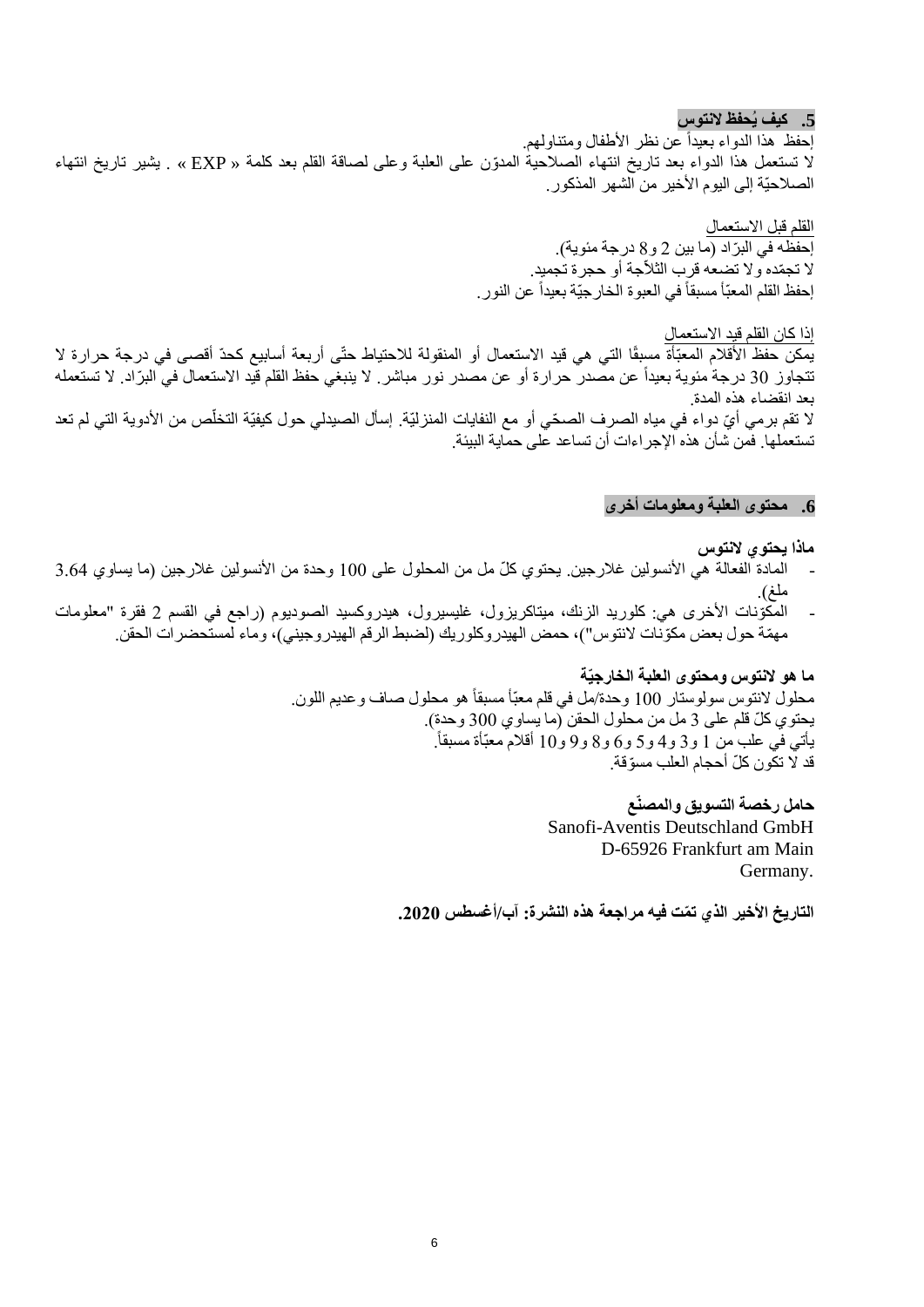**فرط س ّكر الدم ونقص س ّكر الدم** إحمل معك دائمًا بعض السكر (20 غرامًا على الأقلّ). إحمل معك دائمًا مستنداً يُظهر أنّك مصـاب بداء السكّري. **فرط س ّكر الدم )مستويات عالية من س ّكر الدم( إذا كانت نسبة السكر في دمك مرتفعة جدا )فرط سكر الدم(، قد ال تكون حقنت كميّة كافية من األنسولين. لماذا يحصل فرط س ّكر الدم؟** تتضمّن الأمثلة ما يلي: - لم تحقن الأنسولين أو لم تحقن كمية كافية منه أو إذا أصبح الأنسولين أقلّ فعالية، بسبب طريقة حفظ خاطئة مثلاً، - لم يكن القلم يعمل بشكل جيّد، - تمارس الرياضة بصورة أقلّ من المعتاد، أو تعاني ضغطاً (ضيق إنفعالي، انفعال) أو تعرضت لإصابة أو خضعت لجراحة أو أصبت بعدوى أو بالحمى، - كنت تتناول أو تناولت بعض الأدوية الأخرى (راجع الفقرة 2 "أدوية أخرى ولانتوس"). **أعراض التحذير الخاصة بفرط س ّكر الدم** الشعور بالظمأ والحاجة المتز ايدة للتبوّل والتعب وجفاف البشرة واحمرار الوجه وفقدان الشهية وضغط الدم المنخفض وضربات القلب السريعة ووجود غلوكوز وأجسام كيتون في البول. وقد يكون ألم المعدة والنفس السريع والعميق والنعاس أو حتى فقدان الوعي علامات حالة خطرة (الحماض الكيتوني) ناتجة عن نقص الأنسولين. **ما الذي يجب عليك فعله إذا تعرضت لفرط س ّكر الدم؟ ّي من األ إفحص مستوى السكر في دمك ووجود الكيتون في بولك حالما يظهر أ عراض أعاله.**  يجب دائماً أن يعالج طبيب، في المستشفى عادة، فرك سكر الدم الحاد أو الحماض الكيتوني. **نقص س ّكر الدم )مستويات منخفضة من س ّكر الدم(** إذا انخفض معدّل السكر في دمك كثيرًا قد تفقد الو عي. قد يسبّب نقص سكّر الدم الحاد نوبة قلبيّة أو ضر رًا في الدماغ وقد يهدّد الحياة. عادة يجب عليك أن تعرف عندما ينخفض السكّر في دمك كثيرًا لكي تأخذ الإجراءات الصحيحة. **لماذا يحصل نقص س ّكر الدم؟** تتضمّن الأمثلة ما يلي: - حقنت كميّة كبيرة من األنسولين، - فو ّت وجبات أو أ ّخرتها، - لا تأكل كمية كافية من الطعام أو إذا تناولت طعاماً يحتوي على كمية من هدرات الكربون أقلّ من الكمية العادية (السكر والمواد المماثلة له تُسمّى هدرات الكاربون؛ غير أنّ المحليّات الاصطناعية ليست من هدرات الكربون)؛ - خسرت هدرات الكربون بسبب التقيّؤ أو اإلسهال، - شربت الكحول ال سيّما إن كنت ال تأكل كثيرا،ً - تمارس الرياضة أكثر من العادة أو تمارس نوعاًمختلفاًمن النشاط الجسدي، - تتعافى من إصابة أو جراحة أو ضغط آخر، **-** تتعافى من مرض أو من الحمى، **-** تتناول أو توقفت عن تناول ب عض األدوية األخرى )راجع الفقرة 2 " أدوية أخرى والنتوس"(. **يُر ّجح حصول نقص سكر الدم في الحاالت التالية:** إذا بدأت لتوّك العلاج بالأنسولين أو غيّرت مستحضر الأنسولين (عند التغيير من الأنسولين القاعدي السابق الذي كنت تتناوله إلى لانتوس، يمكن أن يحصل نقص سكّر الدم في الصباح أكثر منه في الليل)؛ - إذا كان معدل السكر في دمك طبيعياً تقريباً أو غير مستقرّ ، إذا غيّرت المنطقة من الجلد التي تحقن فيها الأنسولين (مثلاً من الفخذ إلى أعلى الذراع)، - إذا كنت تعاني من مرض حاد في الكلية أو الكبد أو من مرض آخر مثل قصور الدرقيّة. **أعراض التحذير الخاصة بنقص س ّكر الدم** - في جسمك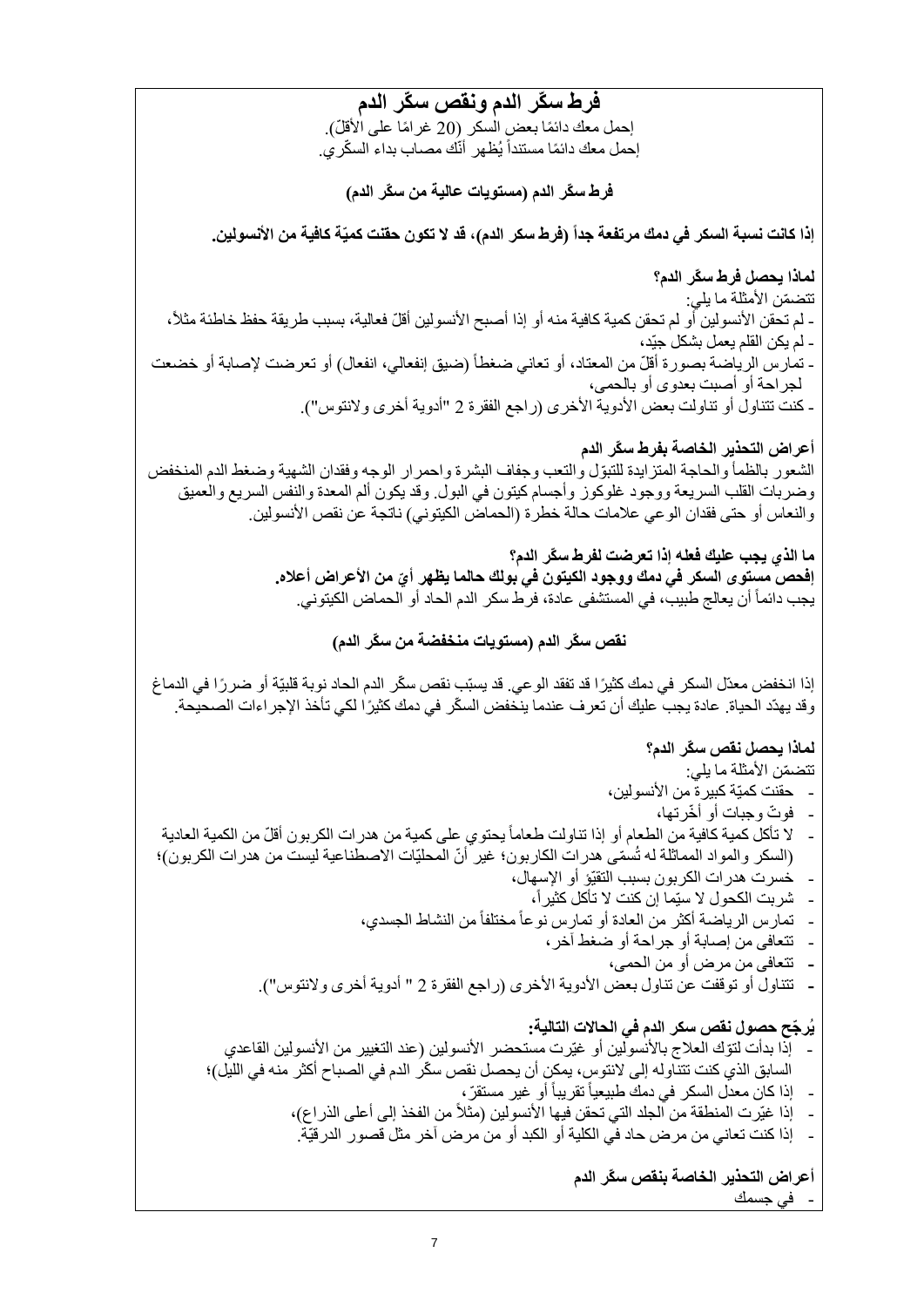إن الأعراض التي تعرف من خلالها أن مستوى السكر في دمك ينخفض كثيراً أو بسر عة كبيرة قد تكون مثلاً: التعّرق والبشرة الدبقة والقلق ودقات القلب السريعة واالرتفاع في ضغط الدم والخفقان وعدم االنتظام في دقات القلب. غالباً ما تظهر هذه الأعراض قبل أعراض انخفاض مستوى السكر في الدماغ.

في دماغك

أمثلة عن الأعراض التي تدلّ على مستوى منخفض من السكر في الدماغ: الصداع والجوع الشديد والغثيان والتقيّؤ والتعب والنعاس واضطرابات النوم وعدم الراحة والتصرّف العدائي وقلة التركيز وردات الفعل الضعيفة والكآبة والتشوّش الذهني واضطرابات النطق (أحياناً فقدان القدرة على النطق كلياً) والاضطرابات البصرية والارتعاش والشلل والإحساس بالوخز (التنمّل) والخدر والإحساس بالوخز في منطقة الفم والدوار وفقدان التحكّم بالذات وعدم القدرة على االهتمام بنفسك والخلجان وفقدان الوعي.

إن الأعراض الأولى التي تنذرك بنقص سكر الدم ("أعراض التحذير ") يمكن أن تتغيّر أو تكون أكثر ضعفاً أو تختفي إذا: تماماً

- كنت متقدماً في السن، أو كنت تعاني من داء السكري منذ وقت طويل، أو كنت تعاني من مرض عصبيّ معيّن (الإعتلال العصبيّ التلقائي السكري)،
	- عانيت مؤخر أ من نقص سكر الدم (في اليو م السابق مثلاً) أو إذا كان هذا النقص يتقدّم ببطء،
		- كان معدل السكر في دمك شبه طبيعي أو على الأقلّ تحسّن كثيراً،
		- انتقلت مؤخراً من أنسولين حيواني إلى أنسولين بشري مثل النتوس؛

كنت تتناول أو تناولت بعض الأدوية الأخرى (راجع الفقرة 2 "أدوية أخرى ولانتوس"). في هذه الحالة، قد تصـاب بنقص حاد في سكر الدم (ويُغمى عليك حتى) قبل أن تدرك المشكلة. حاول دائماً التعرّف إلى أعراض التحذير التي تصيبك. وإذا اقتضى الأمر ، يمكن أن تساعد فحوصات سكر الدم المتكررة على التعرّف إلى نوبات نقص سكر الدم الخفيفة التي يمكن أن تُهمل لوال هذه الفحوصات. وإذا كنت غير واثق من التعّرف إلى أعر اض التحذير التي تصيبك، تفادَ الحالات (مثلاً قيادة السيارة) التي قد يعرّضك فيها نقص سكر الدم أو يعرّض الآخر ين للخطر .

**ما العمل عند تعّرضك لنقص سكر الدم؟**

- 1. لا تحقن الأنسولين تناول على الفور من 10 إلى 20 غراماً من السكر ، مثلاً الغلوكوز أو مكعّبات السكر أو مشروب محلّى بالسكر . تحذير : إن المحليّات الاصطناعية والأطعمة التي تحتوي على محليّات إصطناعية (مثلاً مشروبات الحمية) لا تساعد في معالجة نقص سكر الدم.
- 2. ثمّ تناول شيئاً له مفعول طويل الأمد في رفع معدل السكر في دمك (مثلاً الخبز أو المعكرونة). سيكون طبيبك أو ممر ضناك قد ناقشا هذا الأمر ًمعك. يمكن أن يتأخّر شفاؤك من نقص سكّر الدم لأنّ للانتوس مفعولاً طويلاً.
	- 3. في حال عاودك نقص سكّر الدم خذ مرة أخرى من 10 إلى 20 غراماً من السكر .
	- 4. اتصل فور اً بطبيب في حال كنت عاجز اً عن التحكّم بنقص سكر الدم أو في حال عاودك.

.6 قل ألقربائك وأصدقائك وزمالئك في العمل ما يلي: إذا كنت عاجزاً عن البلع أو كنت فاقّداً الوعي، ستَنطلّب حقنة من الغلوكوز أو الغلوكاغون (دواء يرفع معدل السكر في الدم). إن هذه الحقنات مبرّرة حتى عندماً لا يكون تعرّضك لنقص سكر الدم مؤكّداً.

من المستحسن أن تفحص معدل السكر في دمك على الفور بعد أن تأخذ الغلوكوز لترى إذا كنت مصـابًا فعلأ بنقص سكر الدم.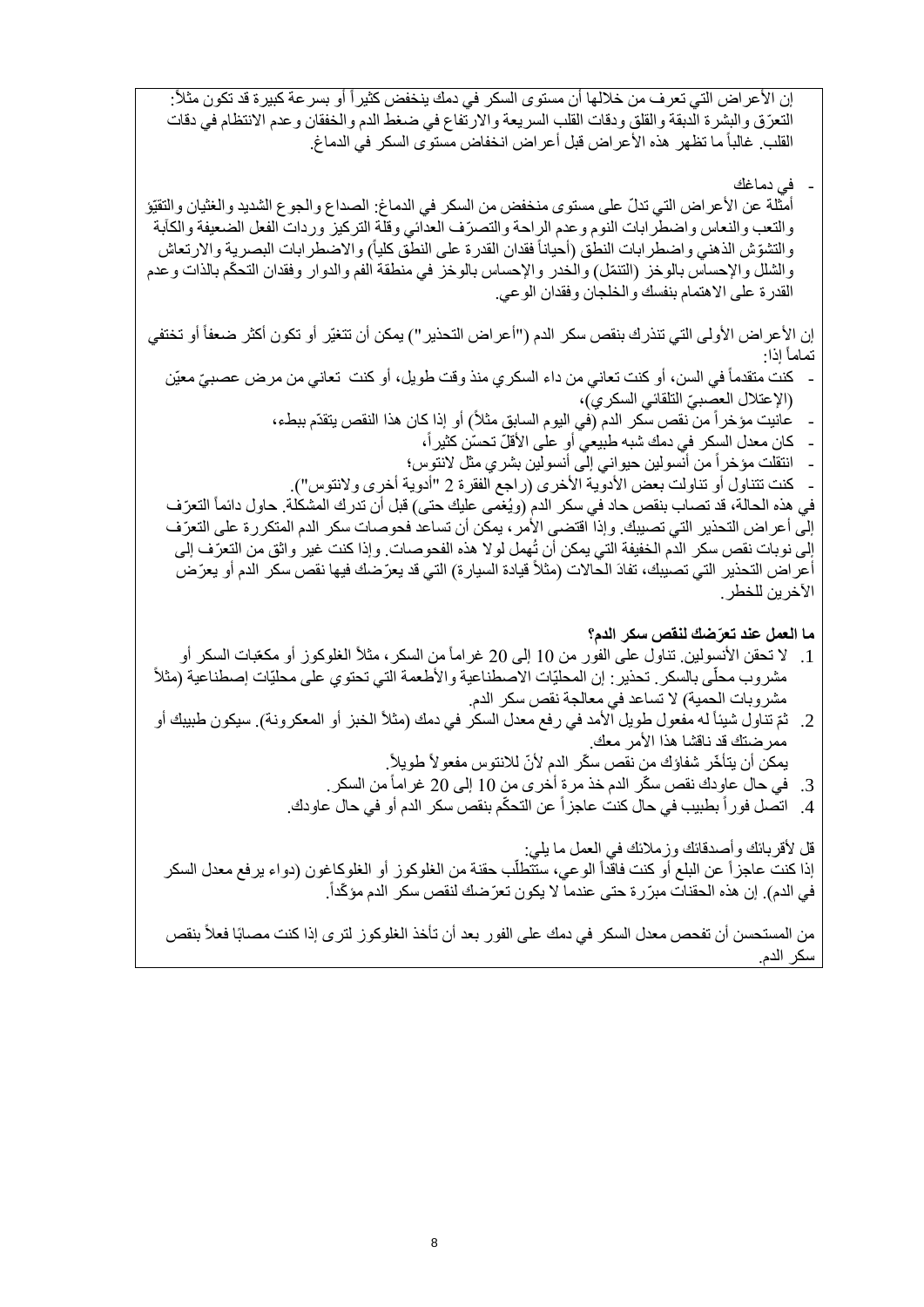#### **THIS MEDICAMENT**

**Is a product, which affects your health, and its consumption contrary to instructions is dangerous for you.** 

**Follow strictly the doctor's prescription, the method of use and the instructions of the pharmacist who sold the medicament.** 

- The doctor and the pharmacist are the experts in medicines, their benefits and risks.
- Do not by yourself interrupt the period of treatment prescribed.
- Do not repeat the same prescription without consulting your doctor.
- Keep all medicaments out of reach of children.

#### **Council of Arab Health Ministers, Union of Arab Pharmacists.**

**ان هذا الدواء مستحضر يوثر على صحتك واستهالكـه خالفا للتعليمات يعرضك للخطر. اتبع بدقة وصفـة الطبيب وطريقـة االستعمال المنصوص عليها وتعليمات الصيدلي الذي صرفها لك.** • الطبيب والصيدلي هما الخبيران في الدواء وفي نفعه وضرره. • ال تقطع مدة العالج المحددة لك من تلقاء نفسك. • ال تكرر صرف الدواء بدون استشارة الطبيب. • ال تترك االدوية في متناول االطفال. **مجلس وزراء الصحـة العرب واتحاد الصيادلـــة العرب**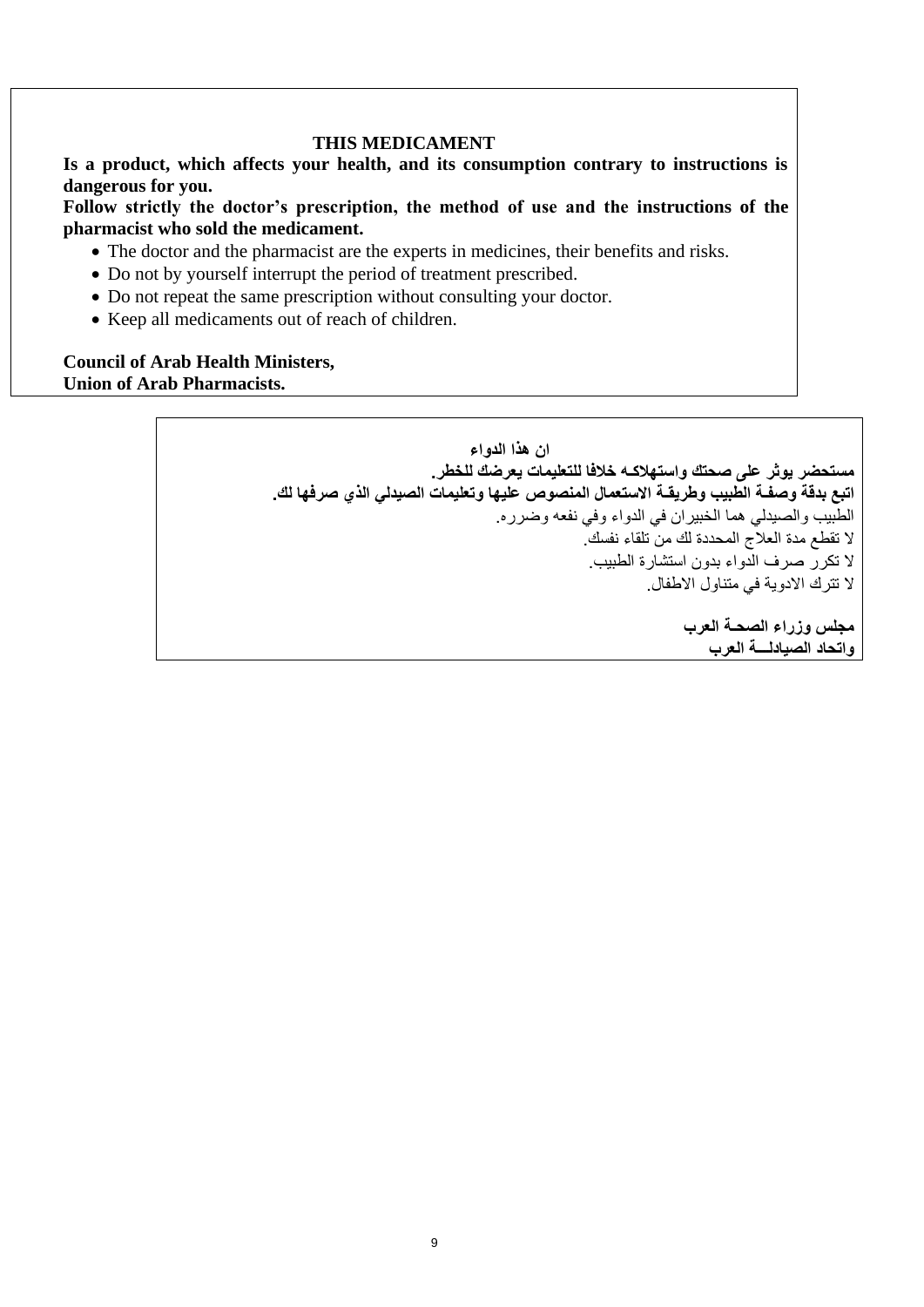## **محلول النتوس سولوستار للحقن في قلم معبّأ مسبقا . تعليمات االستعمال**

سولوستار هو قلم معبّأ مسبقًا بالأنسولين لقد قرّر طبيبك أن سولوستار مناسب لك لأنّه يعتبرك مؤهّلاً لاستعماله. قبل استعمال سولوستار ، تحدّث إلى طبيبك أو إلى الصيدليّ أو إلى الممرّ ض/ة لكي تتعلّم تقنيّة الحقن الصحيحة. ڵ

إقرأ تعليمات الاستعمال بدقّة قبل استعمال سولوستار . إذا كنت عاجزاً عن استعمال سولوستار أو عن اتباع التعليمات بالكامل لوحدك، لا تستعمل سولوستار إلاّ إذا ساعدك شخص قادر على اتباع التعليمات بالكامل. استعمل القلم حسب التعليمات الواردة في هذه النشرة. بغية قراءة الجرعة بطريقة صحيحة، يجب أن تُمسك بالقلم أفقيًا واإلبرة إلى اليسار ومنتقي الجرعة إلى اليمين، حسب ما تشير إليه الرسوم أدناه.

يمكنك أن تختار جر عات تتراوح بين وحدة واحدة و80 وحدة بفرق وحدة واحدة. يحتوي كلّ قلم على عدّة جر عات.

إحتفظ بهذه النشرة لترجع إليها في المستقبل.

إذا كان لديكٍ أسئلة حول سولوستار أو حول داء السكّري، إطرحها على طبيبك أو على الصبدليّ أو على الممرّض/ة أو اتصل برقم الممثّل المحلّي المدوّن في هذه النشرة.



#### الرسم التخطيطي لقلم الحقن

#### **معلومات مه ّمة الستعمال سولوستار:**

- يجب تعليق إبر ة جديدة قبل كل استعمال. لا تستعمل إلاّ الإبر الموافق عليها للاستعمال مع سولوستار.
	- قة على القلم. ال تقم باختيار جرعة و/أو ال تضغط على ز ّر الحقن عندما ال تكون إبرة معل أ
		- يجب القيام باختبار سالمة قبل كل عملية حقن )راجع المرحلة 3(.
		- ّي أحد آخر. قلم الحقن هذا الستعمالك الشخصي فقط، ال تعره إلى أ
- إذا كان شخص آخر يعطيك الحقنة، يجب أن يكون حذراً جداً كي لا يُجرح عرضيّاً بالإبرة ويتعرّض لانتقال العدوي.
	- لا تستعمل سولوستار أبدأ إذا لم تكن واثقاً مما إذا كان يعمل بطريقة صحيحة.
	- إحتفظ دائماً معك بقلم سولوستار إضافيّ في حال ضباع قلم الحقن خاصنك أو تضرّر.

## **المرحلة .1 التحقق من اإلنسولين**

- أ. تحقق من اللصاقة على قلم الحقن سولوستار للتأكد من أنّك تستعمل الأنسولين الصحيح. إن قلم لانتوس سولوستار رماديّ اللون مع زرّ حقن بنفسجيّ.
	- **ب.** إنزع غطاء قلم الحقن.
- ت. تحقق من مظهر الإنسولين<sub>.</sub> لانتوس هو إنسولين صـافٍ. لا تستعمل سولوستار إذا كان الأنسولين غبشاً أو ملوّناً أو فيه جُسيمات دقيقة.

#### **المرحلة .2 تعليق اإلبرة**

إستعمل دائماً إبر ة جديدة معقّمة لكلّ عمليّة حقن. فهذا يساعد على منع التلوّث وخطر انسداد الإبرة المحتمل.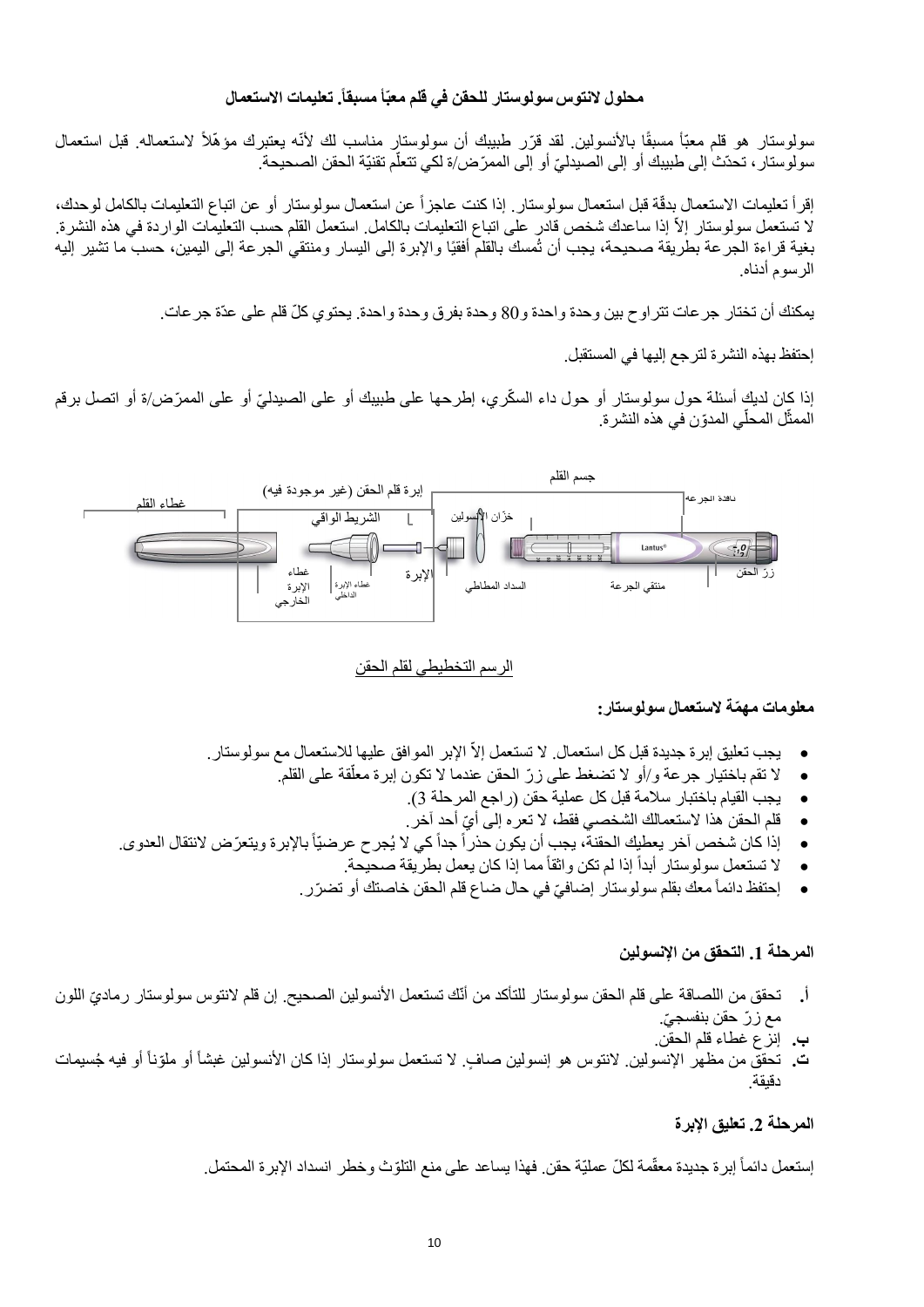- **أ.** إنزع السداد الواقي من اإلبرة الجديدة.
- ب. أمسك الإبرة بموازاة قلم الحقن وأبقها مستقيمة وأنت تعلقها على القلم (عبر لولبتها أو دفعها حسب نوع الإبرة). أ



• إذا لم تكن الإبرة في وضعيّة مستقيمة وأنت تعلّقها، يمكنها أن تلحق الضرر بالسداد المطاطي وتسبّب تسرّب الأنسولين أو كسر أ اإلبرة.



**المرحلة .3 إجراء اختبار السالمة**

أجرٍ دائماً اختبار سلامة قبل كل عملية حقن. فهذا يضمن حصولك على جرعة دقيقة وذلك من خلال:

- التأ ّكد من أن قلم الحقن واإلبرة يعمالن بشكل صحيح
	- اعات الهواء إزالة فقّ

**أ.** إختر جرعة من وحدتين عبر إدارة منتقي الجرعة.



**ب.** إنزع غطاء اإلبرة الخارج ّي واحتفظ به لنزع اإلبرة المستعملة بعد الحقن. إنزع غطاء اإلبرة الداخلي وارمه.



**ج.** أمسك بالقلم وباإلبرة مصّوبَ ْين نحو األعلى. ه. أنقر خزّ ان الإنسولين كي تصعد فقّاعات الهواء المحتملة نحو الأعلى صوب الإبرة. **و.** إضغط على ز ّر الحقن حتّى النهاية. تحقق مما إذا كان اإلنسولين يخرج من رأس اإلبرة.



قد تُضطرّ إلى إجراء اختبار السلامة عدّة مرّات قبل أن ترى الإنسولين.

- في حال لم يخرج الإنسولين، تحقق من وجود فقّاعات المهواء وكرّر اختبار السلامة مرّتين إضافيّتين لإزالتها.
	- . في حال لم يخرج اإلنسولين بعد، قد تكون اإلبرة مسدودة. غيّر اإلبرة وحاول مجدداً
	- في حال لم يخرج الإنسولين بعد تغيير الإبرة، قد يكون جهاز سولوستار خاصتك معطّلاً. لا تستعمله.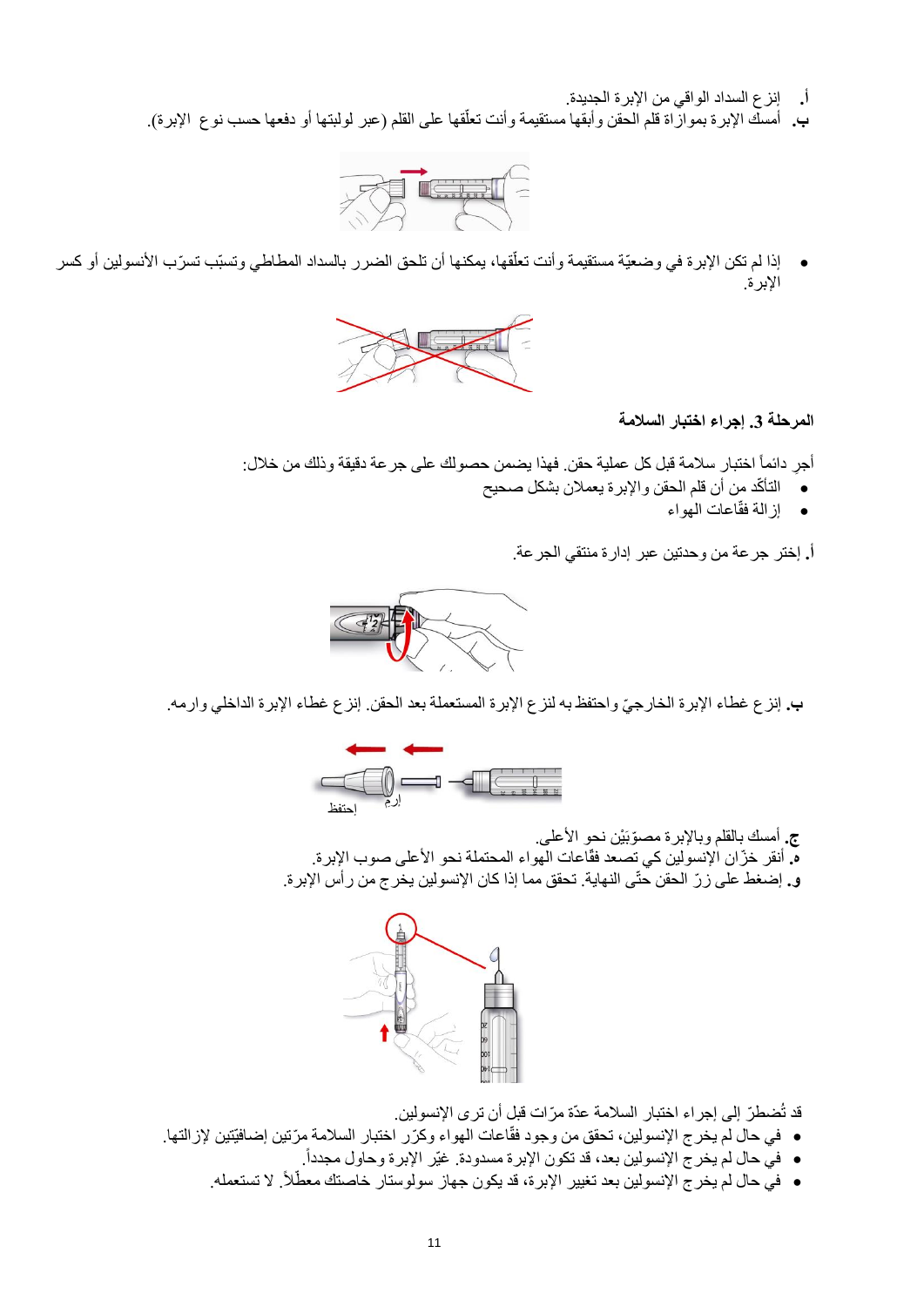المرحلة 4. ضبط الجرعة

يمكنك ضبط الجرعة بمراحل من وحدة واحدة ابتداء من وحدة واحدة كحدّ أدنى حتّى 80 وحدة كحدّ أقصى. في حال احتجت إلى جرعة أعلى من 80 وحدة، من الضروري إجراء حقنتين أو أكثر.

- أ. تأكّد من أن نافذة الجر عة تبيّن ''()'' بعد اختبار السلامة.
- **ب.** إختر جرعتك المطلوبة )في المثل أدناه، الجرعة المختارة هي 30 وحدة(. في حال تجاوزت جرعتك عبر اإلدارة بعيدًا جدًا، يمكنك أن تعود إلى الوراء.



- لا تضغط على ز رّ الأنسولين وأنت تُدير منتقى الجرعة لأنّ الأنسولين سوف يخرج.
- لا يمكنك أن تدير منتقي الجرعة بعد رقم الوحدات الباقية في القلم. لا تضغط بالقوّة على منتقي الجرعة وأنت تديره. في هذه الحالة، يمكنك إما حقن ما يتبقّى في القلم وإكمال جرعتك مع سولوستار جديد أو استعمال سولوستار جديد للحصول على جرعتك الكاملة.

المرحلة 5. حقن الجرعة

أ. إِستعمل طريقة الحقن التي علّمك إيّاها طبيبك أو الصبدليّ أو الممرّض/ة. **ب.** أدخِل الإبر ة في الجلد.



**ج.** أع ِط الجرعة بالضغط على ز ّر الحقن حتّى النهاية. بعد أن تحقن الجرعة يجب أن يعود الرقم المبيّن في نافذة الجرعة إلى "0".



**د.** أبق ز ّر الحقن مضغوطاً حتّى النهاية. عدّ على مهل حتّى 10 قبل أن تسحب اإلبرة من الجلد. فهذا يضمن أنّك حقنت الجرعة كاملة.

يتحرّك المكبس الداخلي بعد كلّ حقن جرعة. ويبلغ طرف الخرطوشة عندما تكون قد استُعملت الكميّة الكاملة من 300 وحدة من الأنسولين.

#### **المرحلة .6 نزع اإلبرة ورميها**

إنزع الإبرة دائماً بعد كلّ عمليّة حقن واحفظ سولوستار بدون إبرة. فهذا يساعد على منع:

- ّوث و/أو العدوى، التل
- دخول الهواء خ ّزان اإلنسولين أو تس ّرب اإلنسولين مما قد يعطي جرعة غير دقيقة.
- أ. ضع مجدداً غطاء الإبرة الخارجي على الإبرة واستعمله لفكّ الإبرة عن القلم. لتقليل خطر التعرّض لجرح عرضيّ بسبب الإبرة، لا تضع مجددًا غطاء الإبرة الداخليّ.
- في حالّ كان شخص آخر يحقنك أو إذا كنت تحقّن شخصًا آخر ، يجب توخّى الحذر الشديد عند نزع الإبرة والتخلّص منها. تقيّد بإجر اءات السلامة الموصىي بها لنز ع الإبر والتخلّص منها (اتصل بطبيبك أو بالصيدليّ أو بالممرّض/ة) بغية تقليل خطر التعرّض لجرح عرضي بسبب الإبرة ولانتقال الأمراض المعدية.

ب. تخلّص من الإبرة باعتماد طريقة سليمة وفقاً لتعليمات طبيبك أو الصيدليّ أو الممرّض/ة.